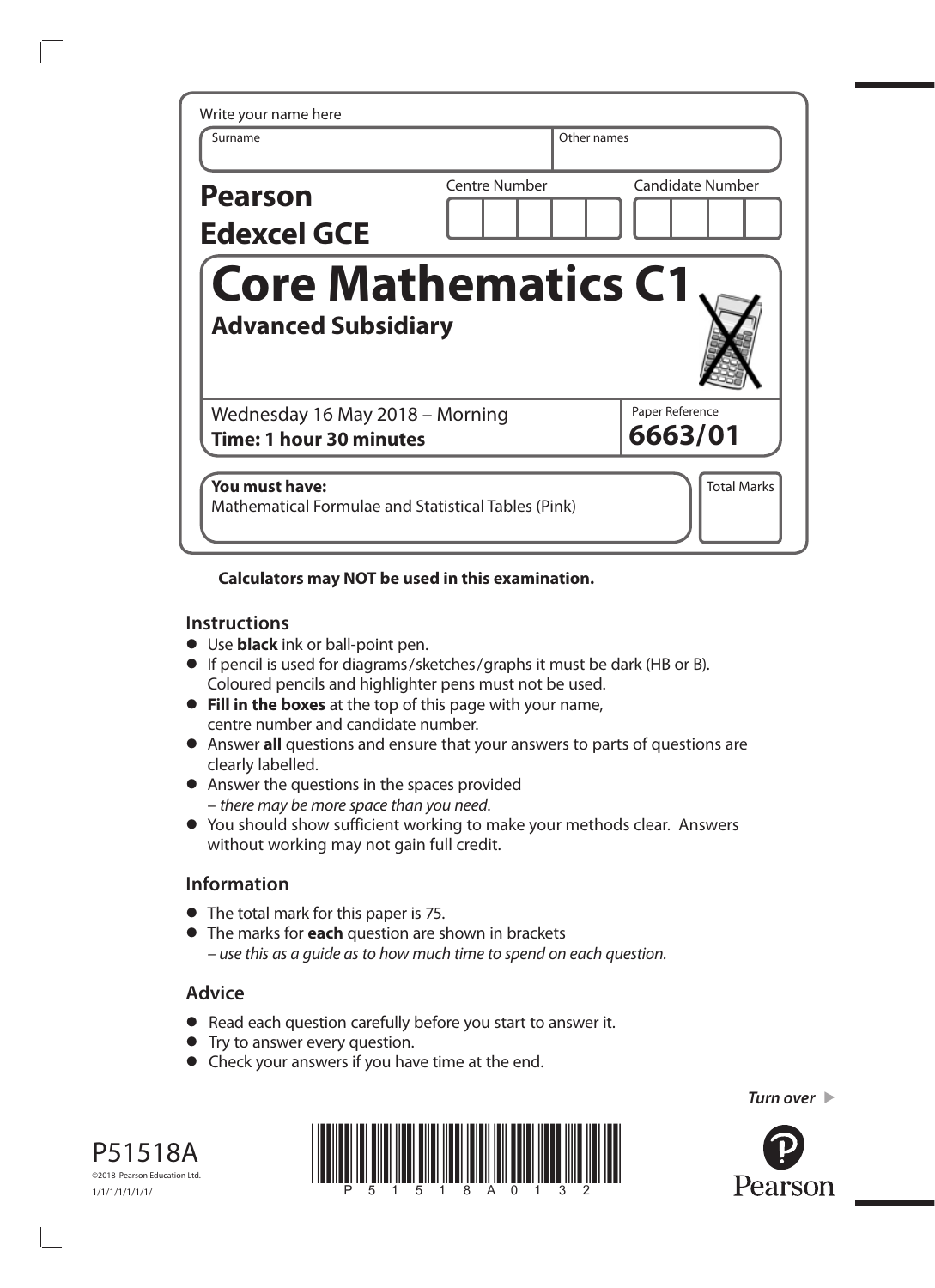| 1. | (i) | Simplify |
|----|-----|----------|
|    |     |          |

$$
\sqrt{48} - \frac{6}{\sqrt{3}}
$$

Write your answer in the form  $a\sqrt{3}$ , where a is an integer to be found.

(ii) Solve the equation

 $3^{6x-3} = 81$ 

Write your answer as a rational number.

 $(2)$ 

Leave blank

DO NOT WRITE IN THIS AREA

**DO NOT WRITE IN THIS AREA** 

**PROVIDING THE REAL PROPERTY** 

 $(3)$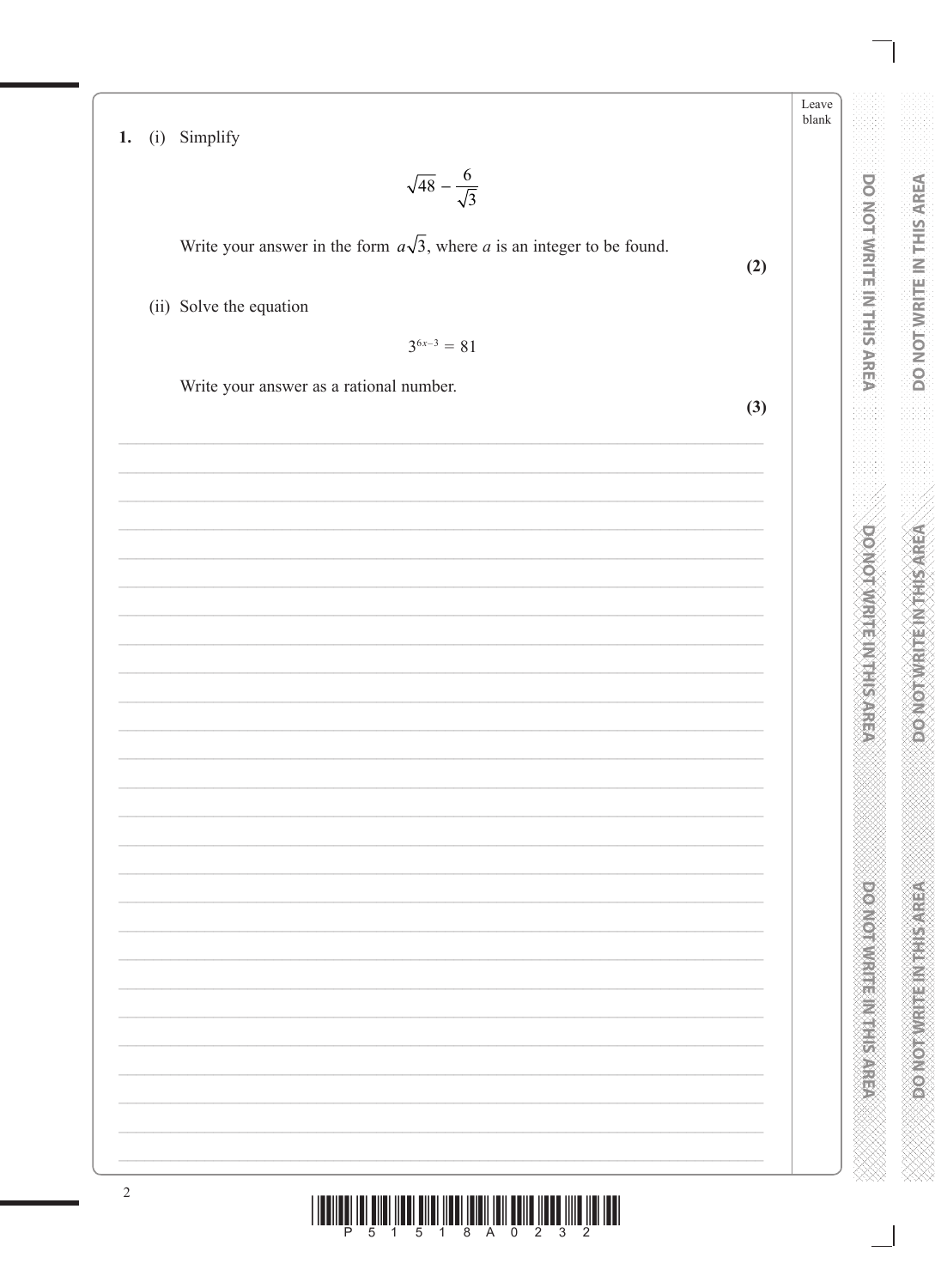**DO NOTWRITE IN THIS AREA** 

**PORTAGE IN THE AREA** 

| <u>TI III DI III DI III DI III DI III DI III DI III DI III DI III DI III DI III DI III DI III DI III D</u> |  |  |  |  |  |
|------------------------------------------------------------------------------------------------------------|--|--|--|--|--|
| P 5 1 5 1 8 A 0 3 3 2                                                                                      |  |  |  |  |  |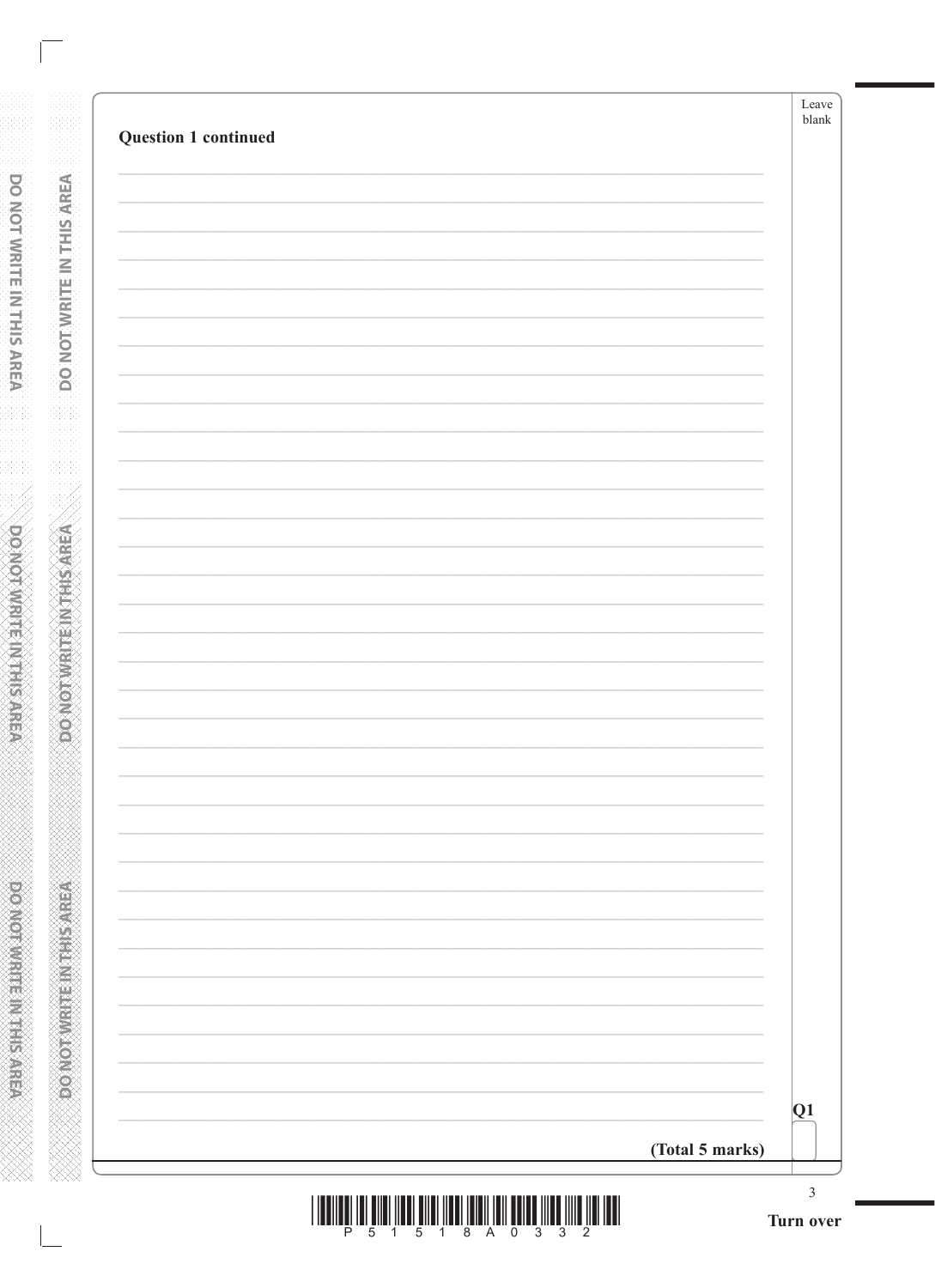Leave blank 2. Given  $y = 3\sqrt{x} - 6x + 4, \qquad x > 0$ (a) find  $\int y dx$ , simplifying each term.  $(3)$ (b) (i) Find  $\frac{dy}{dx}$ (ii) Hence find the value of x such that  $\frac{dy}{dx} = 0$  $(4)$  $\overline{4}$ <u>nında ını aını İlanı Bilni İlanı Banıl'ını Ballı Tinna İllik Ilalı</u>

**DOMOTVIRTINITHIS AREA** 

**Production of the Second Second Second Second Second**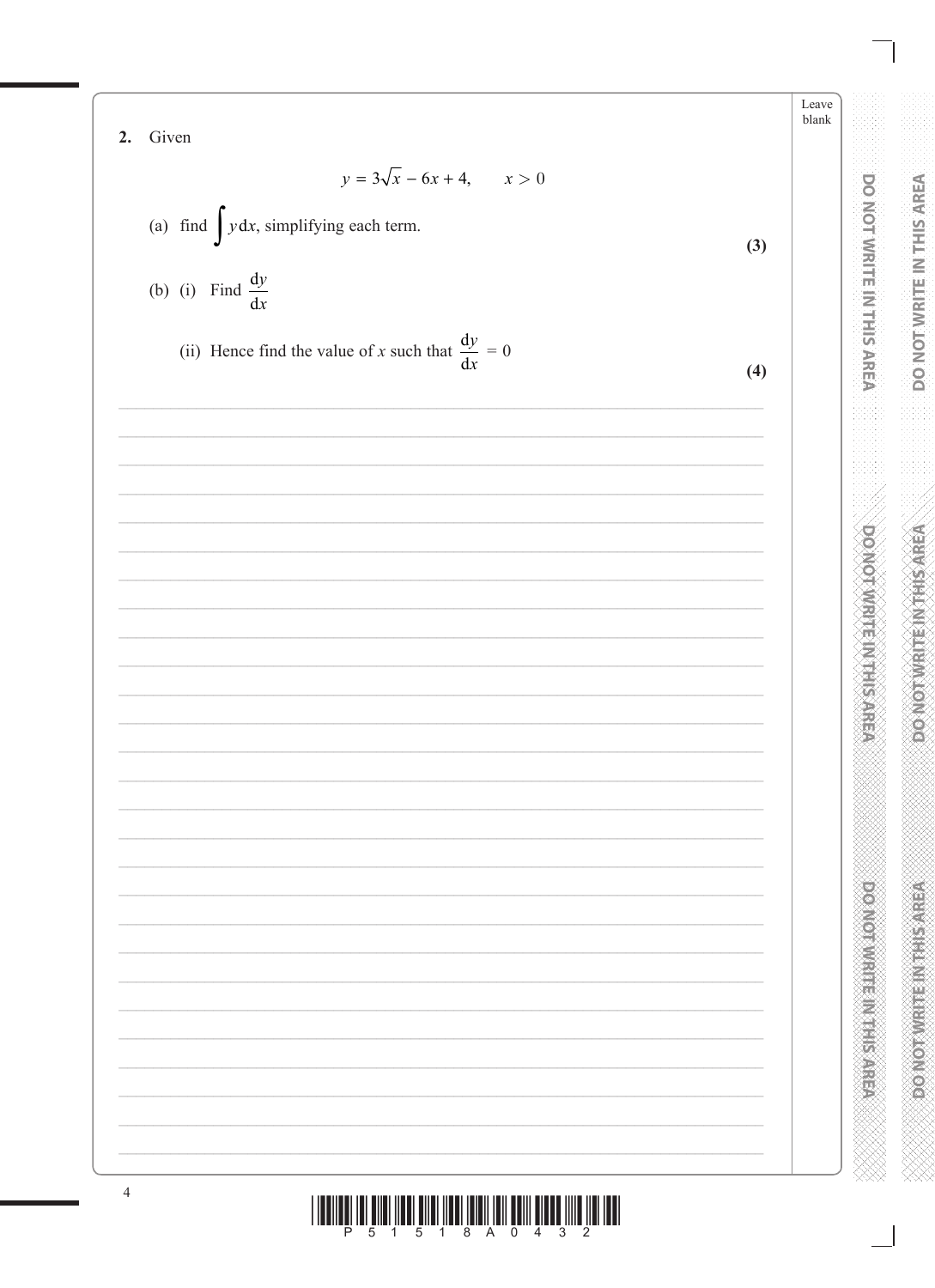| Question 2 continued | Leave<br>$b$ lank     |
|----------------------|-----------------------|
|                      |                       |
|                      |                       |
|                      |                       |
|                      |                       |
|                      |                       |
|                      |                       |
|                      |                       |
|                      |                       |
|                      |                       |
|                      |                       |
|                      |                       |
|                      |                       |
|                      |                       |
|                      |                       |
|                      |                       |
|                      | Q2<br>(Total 7 marks) |

**DONOTWATE INTHIS AREA** 

**Expression write: Including Arish**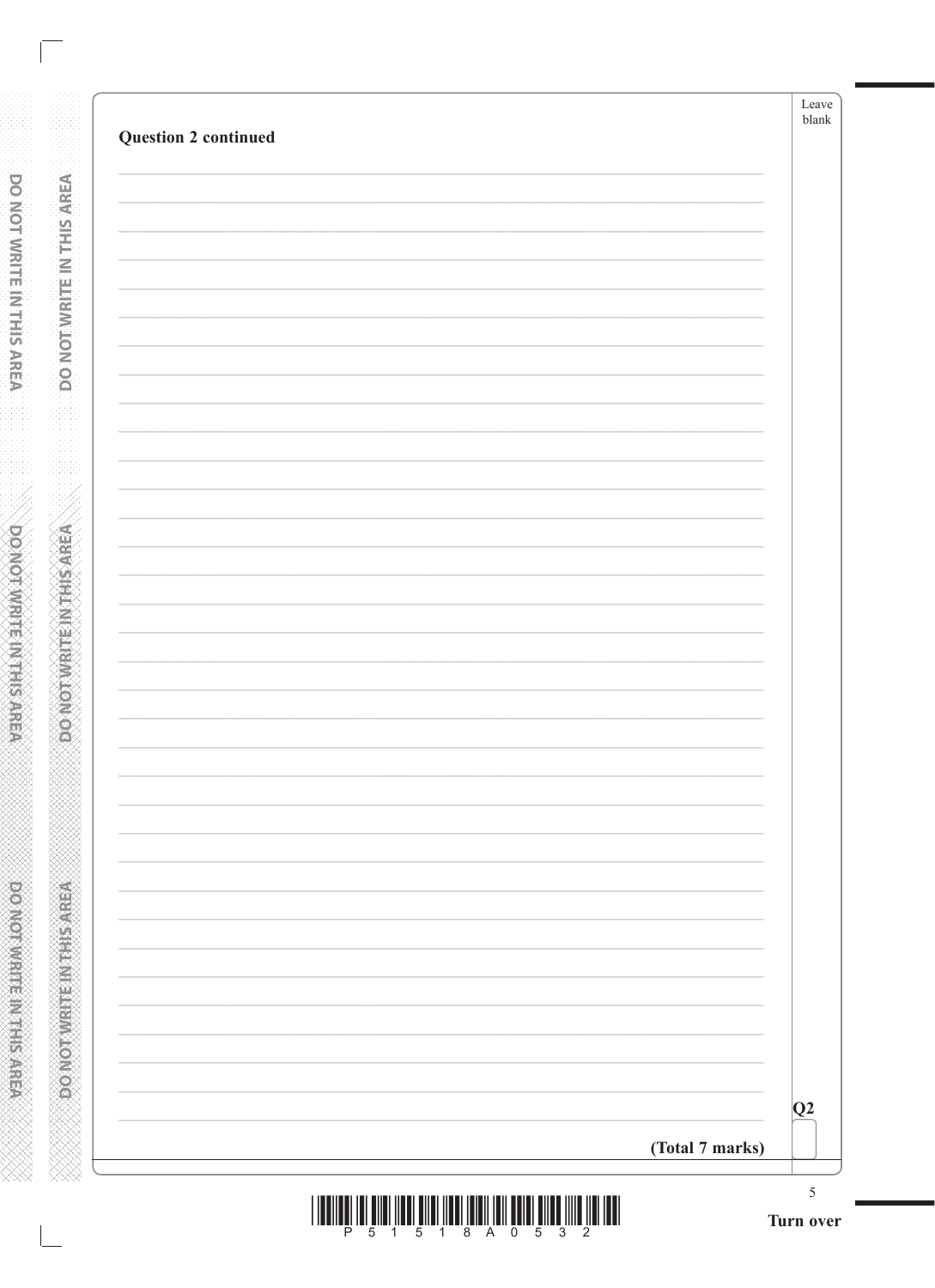$3.$ 

- $f(x) = x^2 10x + 23$
- (a) Express  $f(x)$  in the form  $(x + a)^2 + b$ , where a and b are constants to be found.
- (b) Hence, or otherwise, find the exact solutions to the equation

$$
x^2 - 10x + 23 = 0
$$

(c) Use your answer to part (b) to find the larger solution to the equation

$$
y - 10y^{0.5} + 23 = 0
$$

Write your solution in the form  $p + q\sqrt{r}$ , where p, q and r are integers.

 $(2)$ 

 $(2)$ 

 $(2)$ 



Leave blank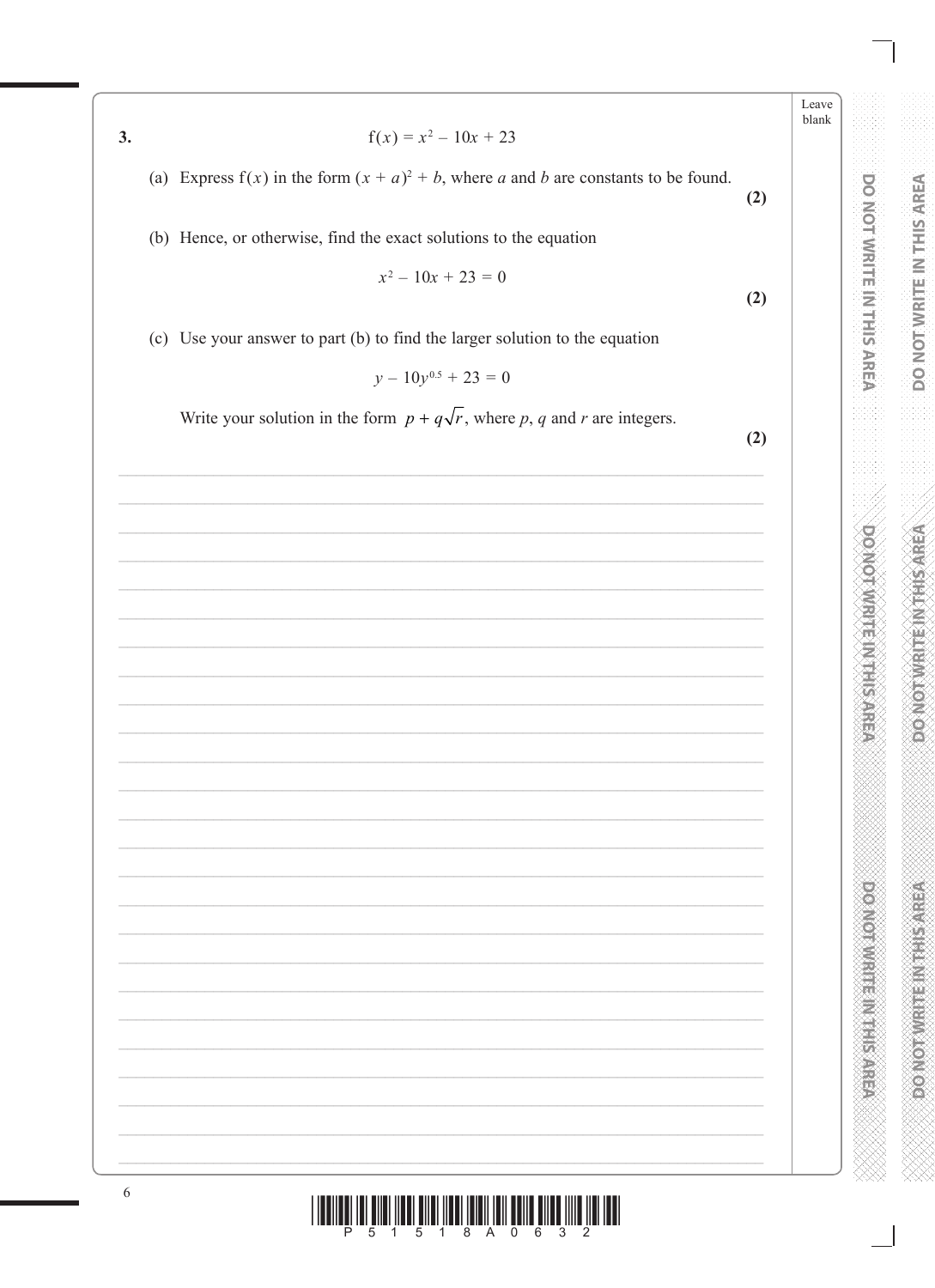**DO NOT WRITE IN THIS AREA** 

**PORTAGE IN THE AREA** 

|  |  |  | P 5 1 5 1 8 A 0 7 3 2 |  |  |  |
|--|--|--|-----------------------|--|--|--|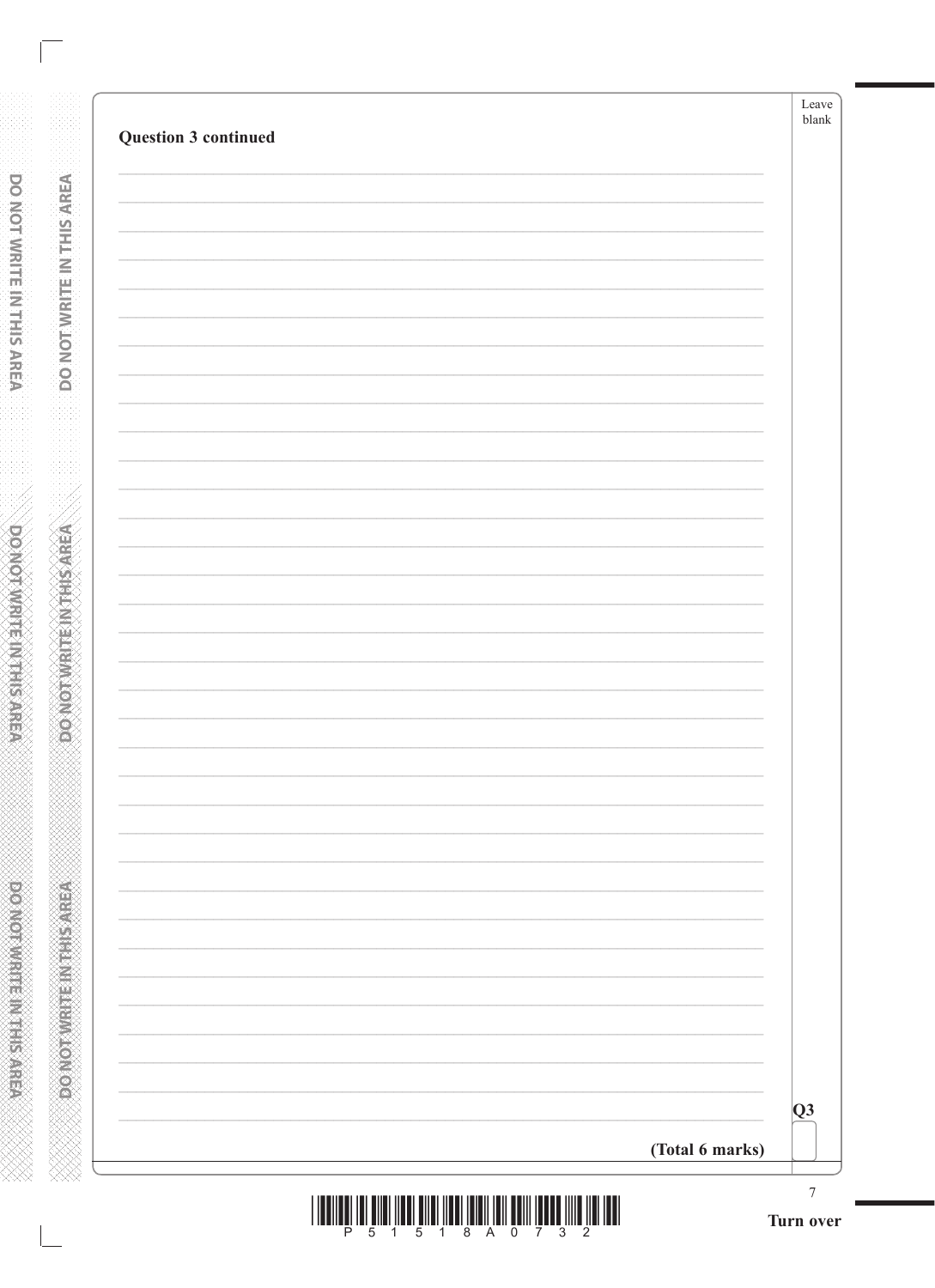- $\overline{4}$ . Each year, Andy pays into a savings scheme. In year one he pays in £600. His payments increase by £120 each year so that he pays £720 in year two, £840 in year three and so on, so that his payments form an arithmetic sequence.
	- (a) Find out how much Andy pays into the savings scheme in year ten.

 $(2)$ 

Kim starts paying money into a different savings scheme at the same time as Andy. In year one she pays in £130. Her payments increase each year so that she pays £210 in year two, £290 in year three and so on, so that her payments form a different arithmetic sequence.

At the end of year N, Andy has paid, in total, twice as much money into his savings scheme as Kim has paid, in total, into her savings scheme.

(b) Find the value of  $N$ .

 $(5)$ 

Leave

**DO NOT WRITE IN THIS AREA** 

**DO NOT WRITE IN THIS AREA** 

**PERIODIC INTERNATIONAL PROPERTY**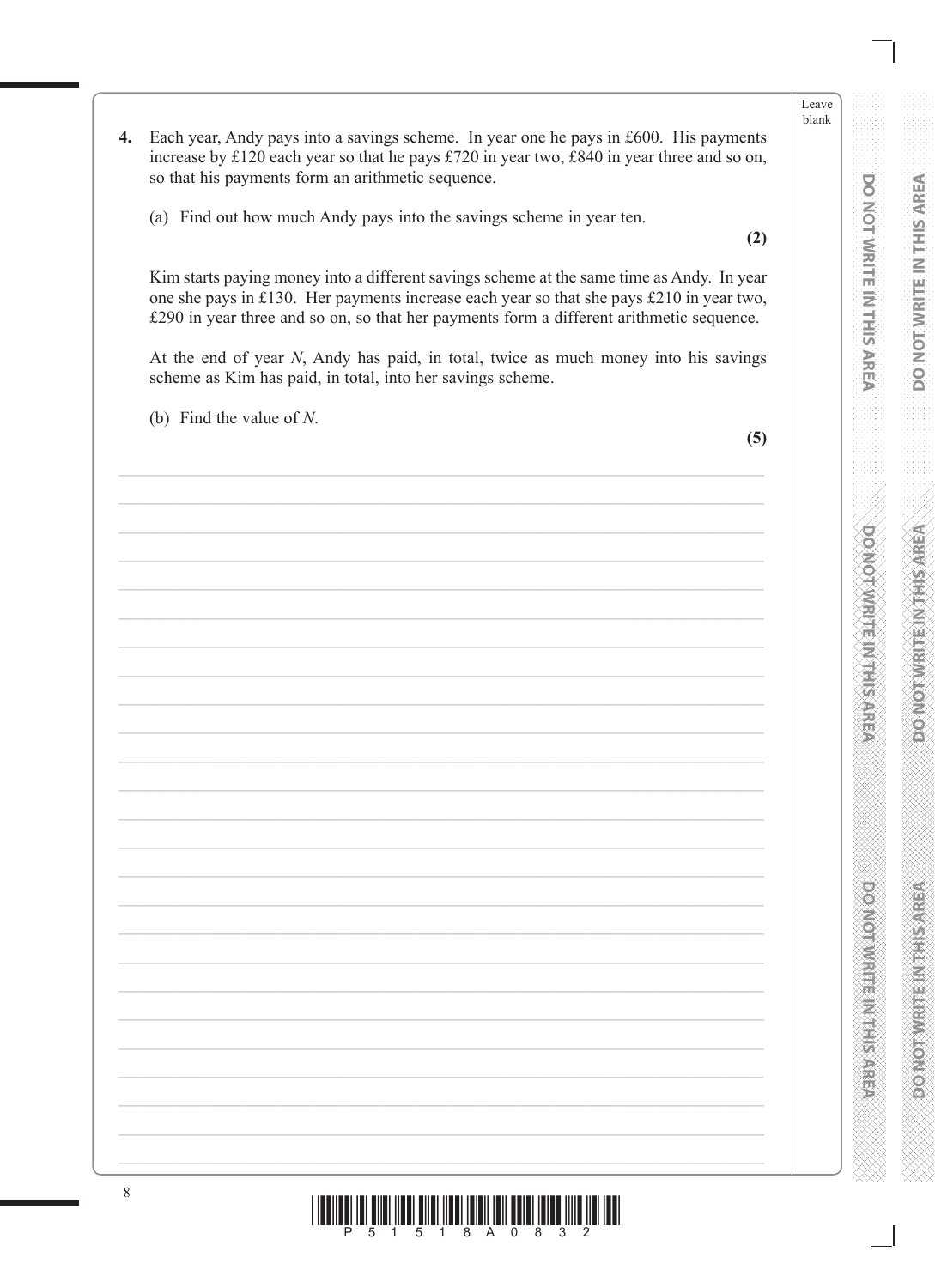|                             |                          | Leave<br>${\tt blank}$ |
|-----------------------------|--------------------------|------------------------|
| <b>Question 4 continued</b> |                          |                        |
|                             |                          |                        |
|                             |                          |                        |
|                             |                          |                        |
|                             |                          |                        |
|                             |                          |                        |
|                             |                          |                        |
|                             |                          |                        |
|                             |                          |                        |
|                             |                          |                        |
|                             |                          |                        |
|                             |                          |                        |
|                             |                          |                        |
|                             |                          |                        |
|                             |                          |                        |
|                             |                          |                        |
|                             |                          |                        |
|                             |                          |                        |
|                             |                          |                        |
|                             |                          |                        |
|                             |                          |                        |
|                             |                          |                        |
|                             |                          |                        |
|                             |                          |                        |
|                             |                          |                        |
|                             |                          |                        |
|                             |                          |                        |
|                             |                          |                        |
|                             |                          |                        |
|                             | $\overline{\phantom{0}}$ |                        |
|                             |                          |                        |
|                             |                          | 9                      |

**DONOTWATE INTHIS AREA** 

**ASSESSMENT PRODUCT** 

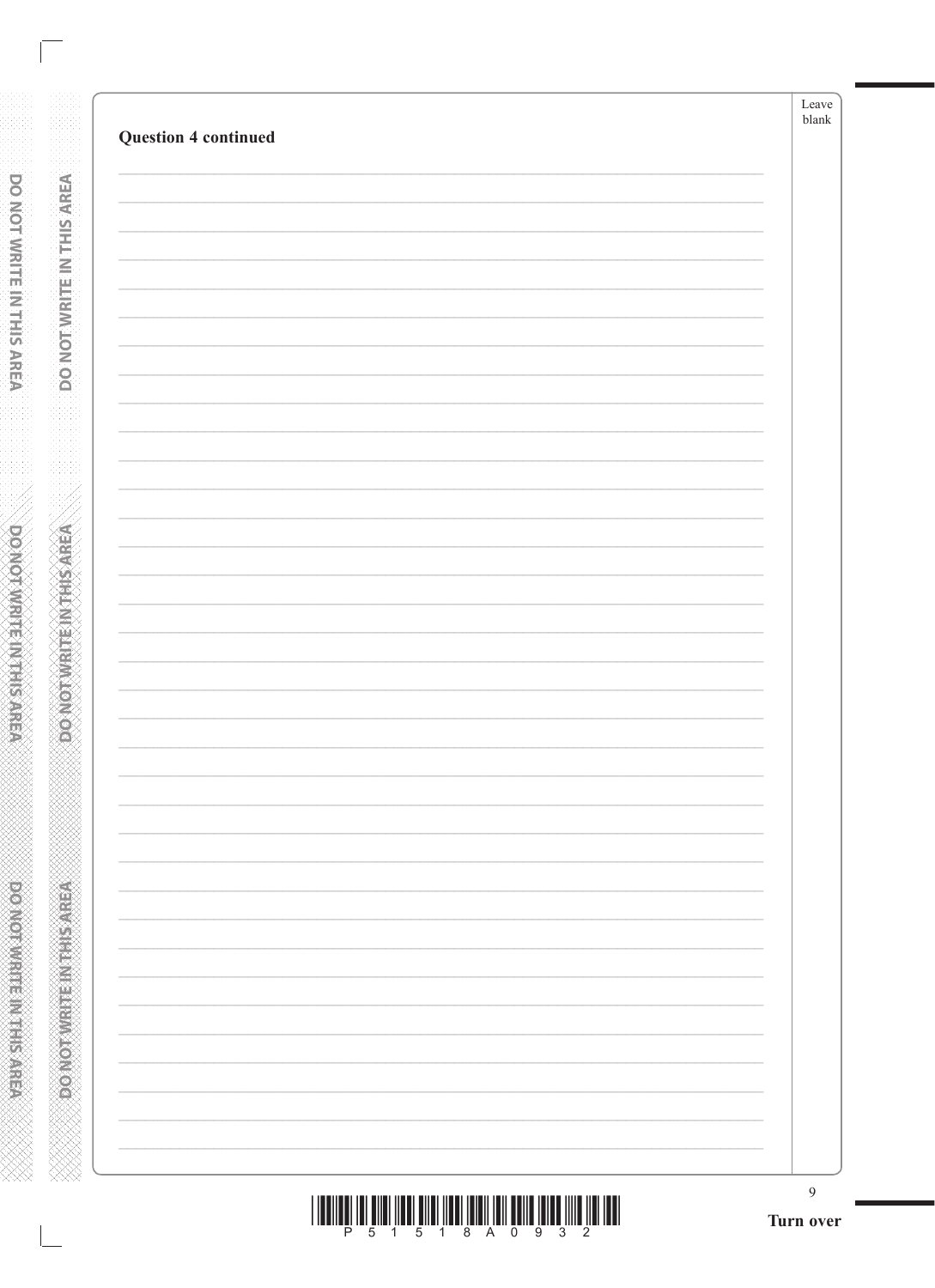| <b>Question 4 continued</b> | ${\tt blank}$ |
|-----------------------------|---------------|
|                             |               |
|                             |               |
|                             |               |
|                             |               |
|                             |               |
|                             |               |
|                             |               |
|                             |               |
|                             |               |
|                             |               |
|                             |               |
|                             |               |
|                             |               |
|                             |               |
|                             |               |
|                             |               |
|                             |               |
|                             |               |
|                             |               |
|                             |               |
|                             |               |
|                             |               |
|                             |               |
|                             |               |
|                             |               |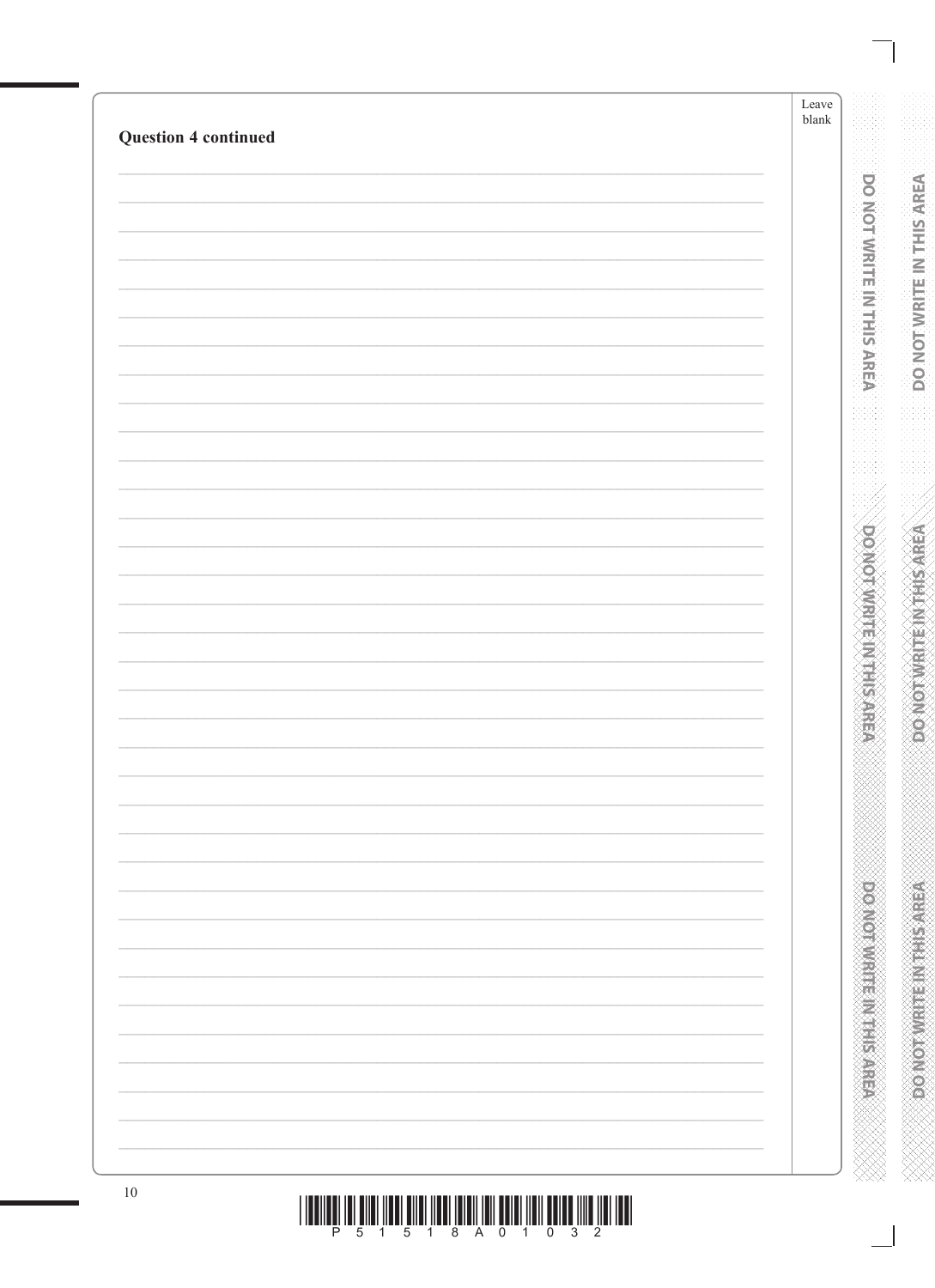| <b>Question 4 continued</b> |                 |
|-----------------------------|-----------------|
|                             |                 |
|                             |                 |
|                             |                 |
|                             |                 |
|                             |                 |
|                             |                 |
|                             |                 |
|                             |                 |
|                             |                 |
|                             |                 |
|                             |                 |
|                             |                 |
|                             |                 |
|                             |                 |
|                             |                 |
|                             |                 |
|                             |                 |
|                             |                 |
|                             |                 |
|                             |                 |
|                             | $ Q_4 $         |
|                             | (Total 7 marks) |

**DONOTWRITEINTHIS AREA** 

**DONOTWRITEIN THIS AFEA** www.www.www.www.www.www.www.ww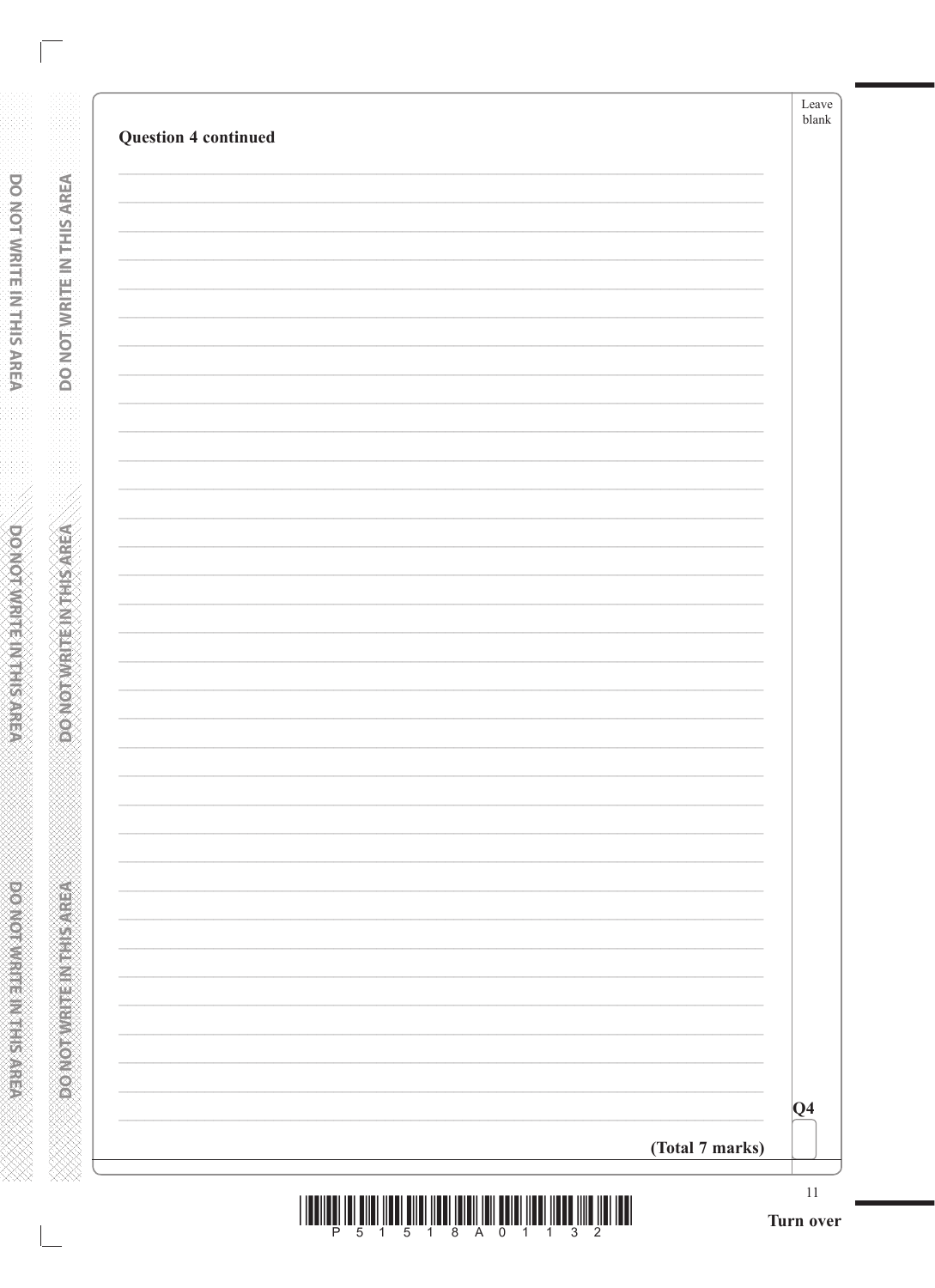



Figure 1 shows the sketch of a curve with equation  $y = f(x)$ ,  $x \in \mathbb{R}$ .

The curve crosses the *y*–axis at  $(0, 4)$  and crosses the *x*–axis at  $(5, 0)$ .

The curve has a single turning point, a maximum, at (2, 7).

The line with equation  $y = 1$  is the only asymptote to the curve.

(a) State the coordinates of the turning point on the curve with equation  $y = f(x - 2)$ . **(1)**

(b) State the solution of the equation  $f(2x) = 0$ 

**(1)**

Leave blank

**DO NOT WRITE IN THIS AREA**

**DO NOT WRITE IN THIS AREA** 

**DO NOTE:** 

**DOMOTWRITEM THIS AREA** 

**DO NOT WRITE IN THIS AREA**

**DOMOGRAPHIC REPORTS** 

(c) State the equation of the asymptote to the curve with equation  $y = f(-x)$ .

**(1)**

Given that the line with equation  $y = k$ , where k is a constant, meets the curve  $y = f(x)$  at only one point,

(d) state the set of possible values for *k*.

**(2)**



**5.**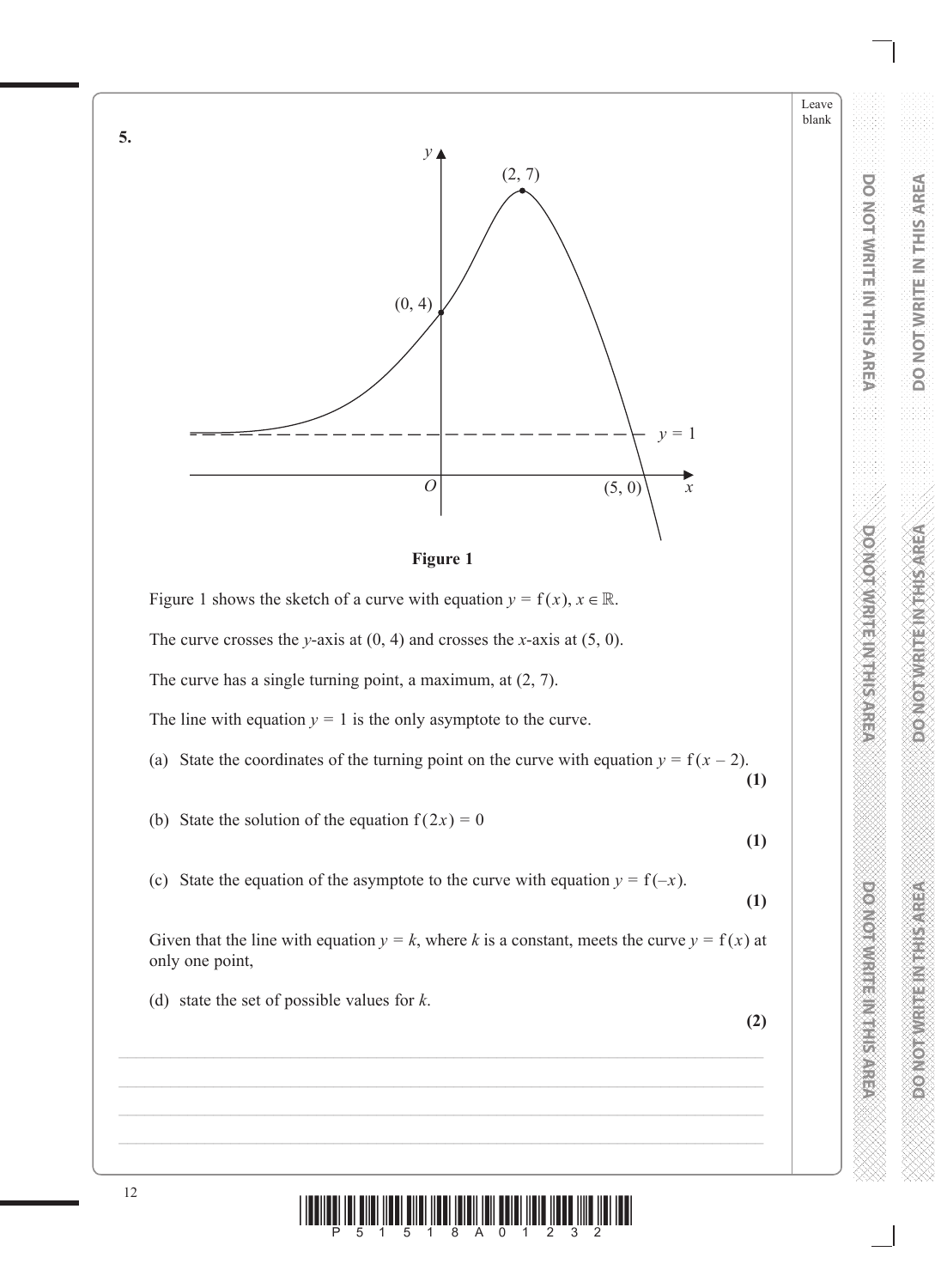**DONOTWRITE INTHIS AREA** 

*RESISTED AND DRUGS CREATING*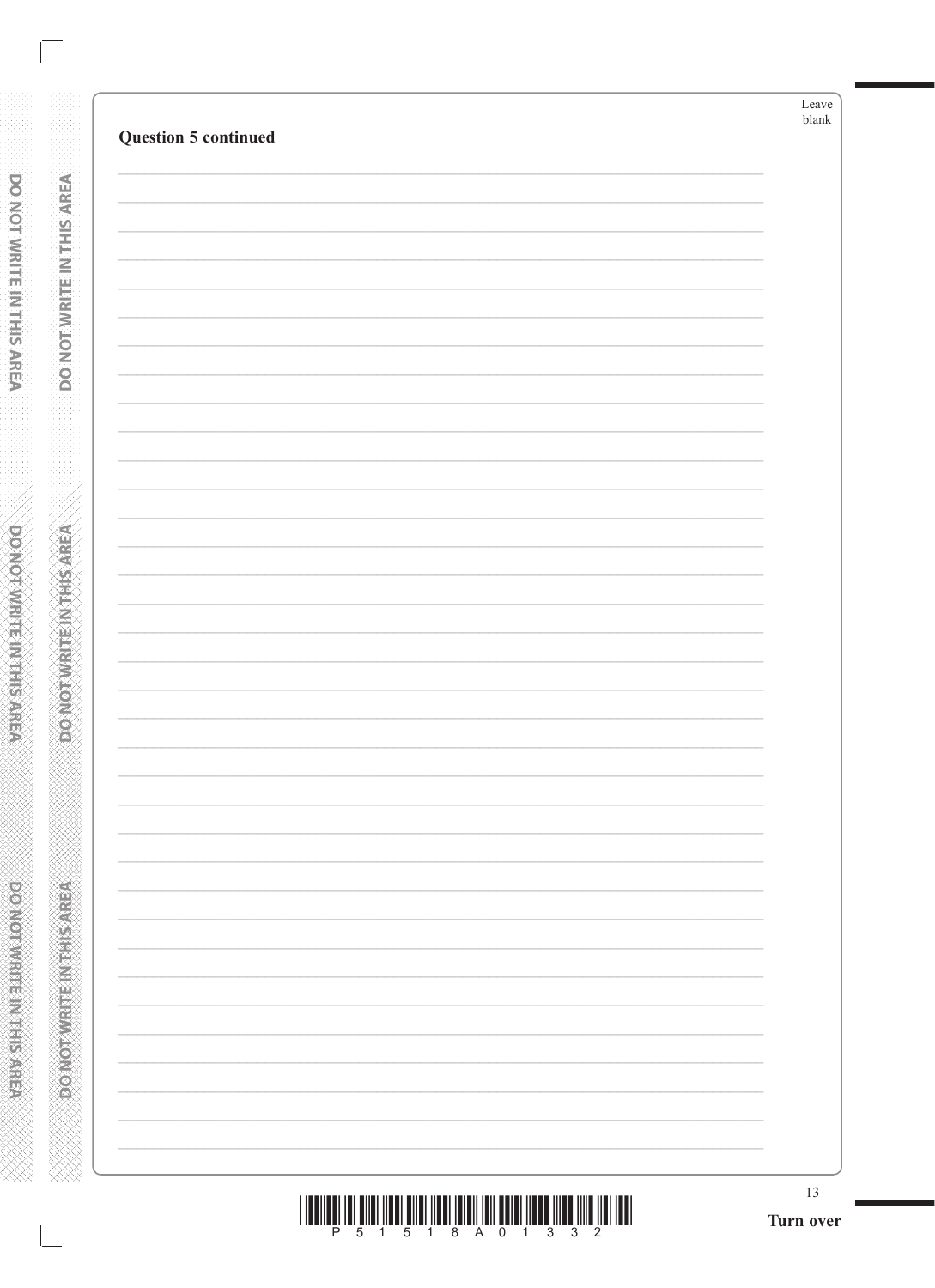|                             | Leave<br>$\ensuremath{\textrm{blank}}$ |
|-----------------------------|----------------------------------------|
| <b>Question 5 continued</b> |                                        |
|                             |                                        |
|                             |                                        |
|                             |                                        |
|                             |                                        |
|                             |                                        |
|                             |                                        |
|                             |                                        |
|                             |                                        |
|                             |                                        |
|                             |                                        |
|                             |                                        |
|                             |                                        |
|                             |                                        |
|                             |                                        |
|                             |                                        |
|                             |                                        |
|                             |                                        |
|                             |                                        |
|                             |                                        |
|                             |                                        |
|                             |                                        |
|                             |                                        |
|                             |                                        |
|                             |                                        |
|                             |                                        |
|                             |                                        |
|                             |                                        |
|                             |                                        |
|                             |                                        |
|                             |                                        |
|                             |                                        |
|                             |                                        |
|                             |                                        |
|                             |                                        |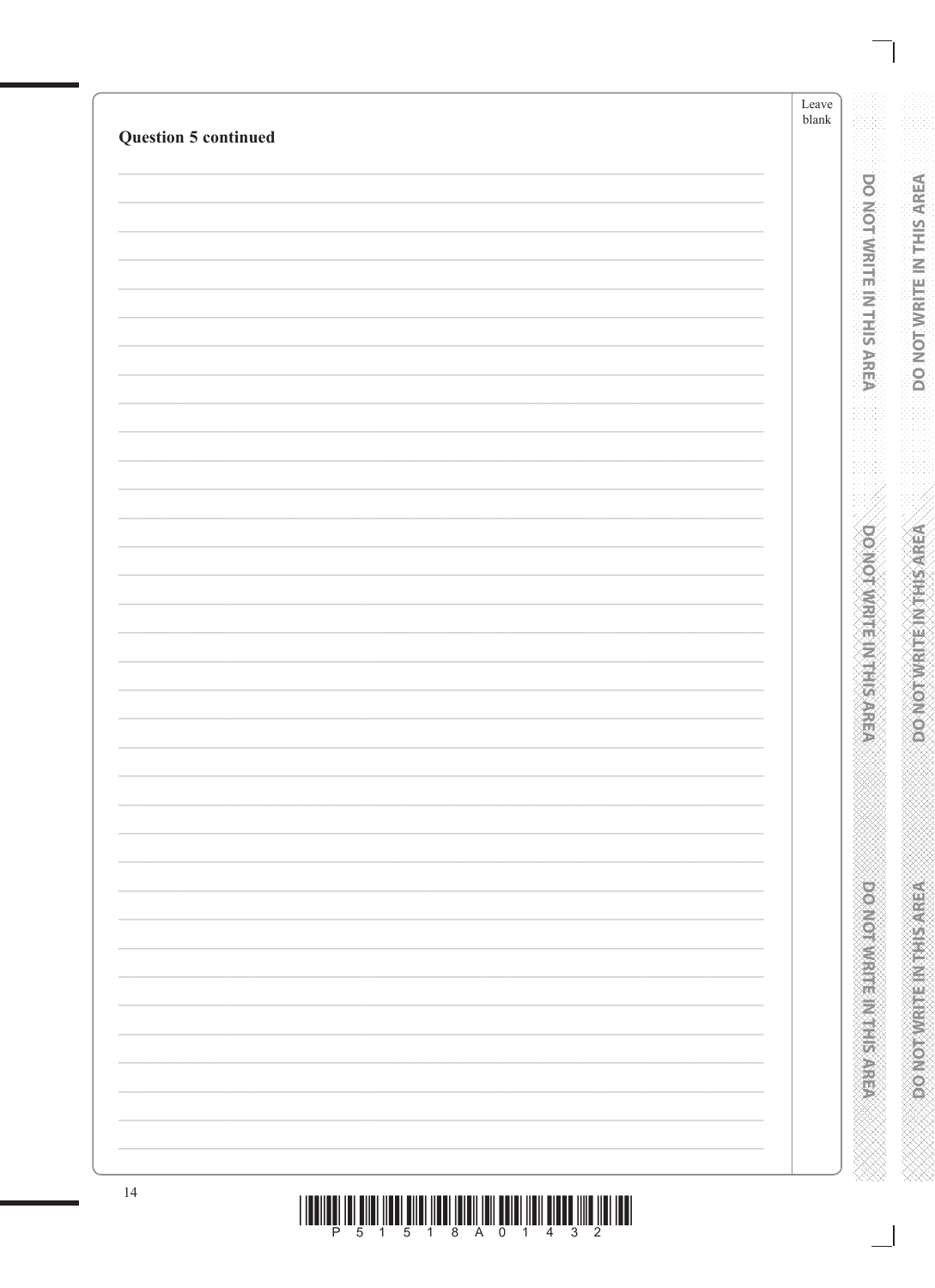| $\overline{\text{Q5}}$ |
|------------------------|
| (Total 5 marks)        |

**DONOTWRITEINTHIS AREA** 

**A SERVER THE INTERNATION** www.www.www.www.www.www.www.www.ww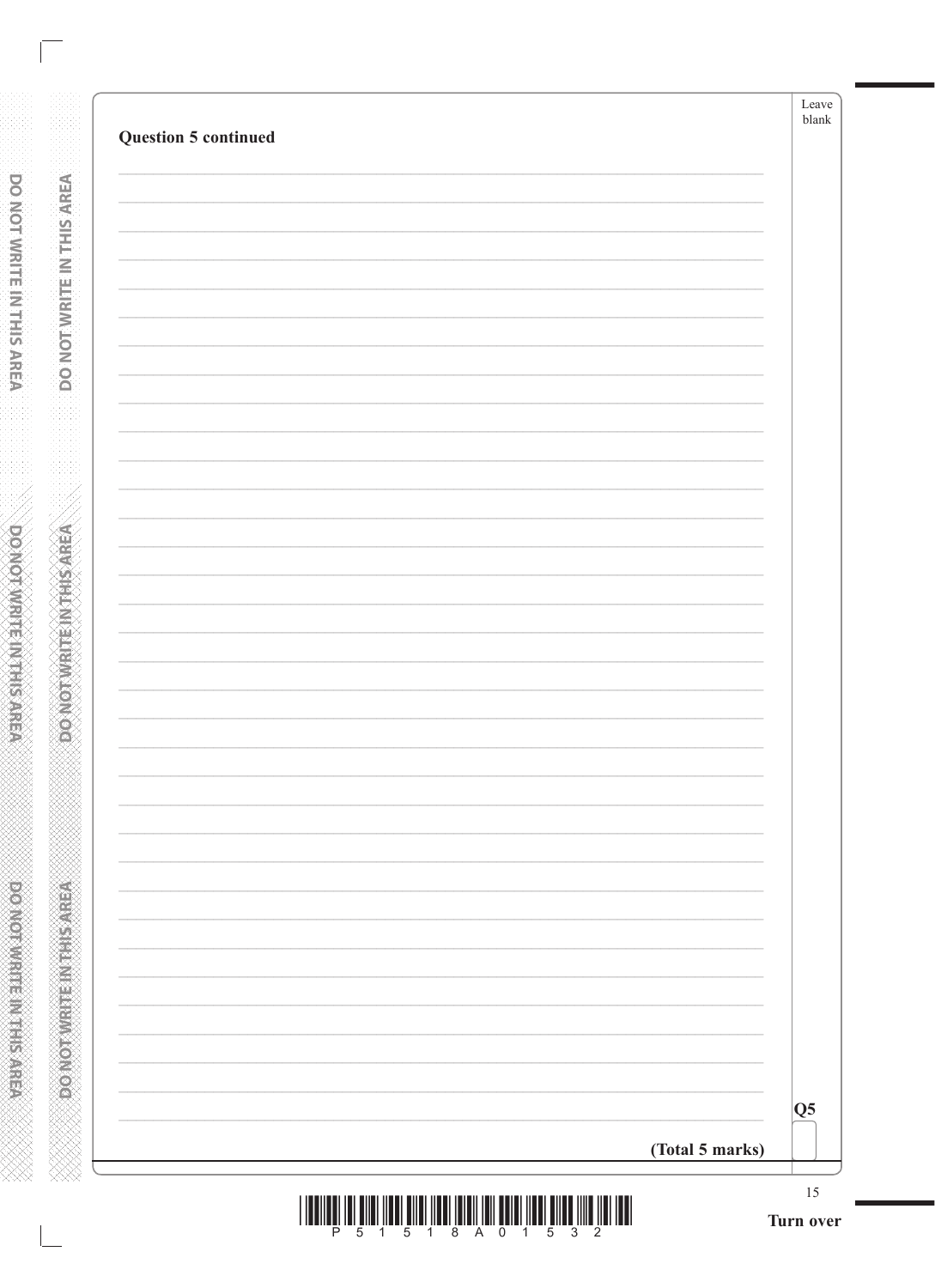A sequence  $a_1, a_2, a_3, \dots$  is defined by 6.

$$
a_1 = 4
$$
  

$$
a_{n+1} = \frac{a_n}{a_n + 1}, \qquad n \ge 1, n \in \mathbb{N}
$$

(a) Find the values of  $a_2$ ,  $a_3$  and  $a_4$ 

Write your answers as simplified fractions.

Given that

$$
a_n = \frac{4}{pn+q}
$$
, where *p* and *q* are constants

(b) state the value of  $p$  and the value of  $q$ .

 $(2)$ 

 $(3)$ 

(c) Hence calculate the value of N such that  $a_N = \frac{4}{321}$  $(2)$ 

Leave blank

|  |  | P 5 1 5 1 8 A 0 1 6 3 2 |  |  |  |  |  |
|--|--|-------------------------|--|--|--|--|--|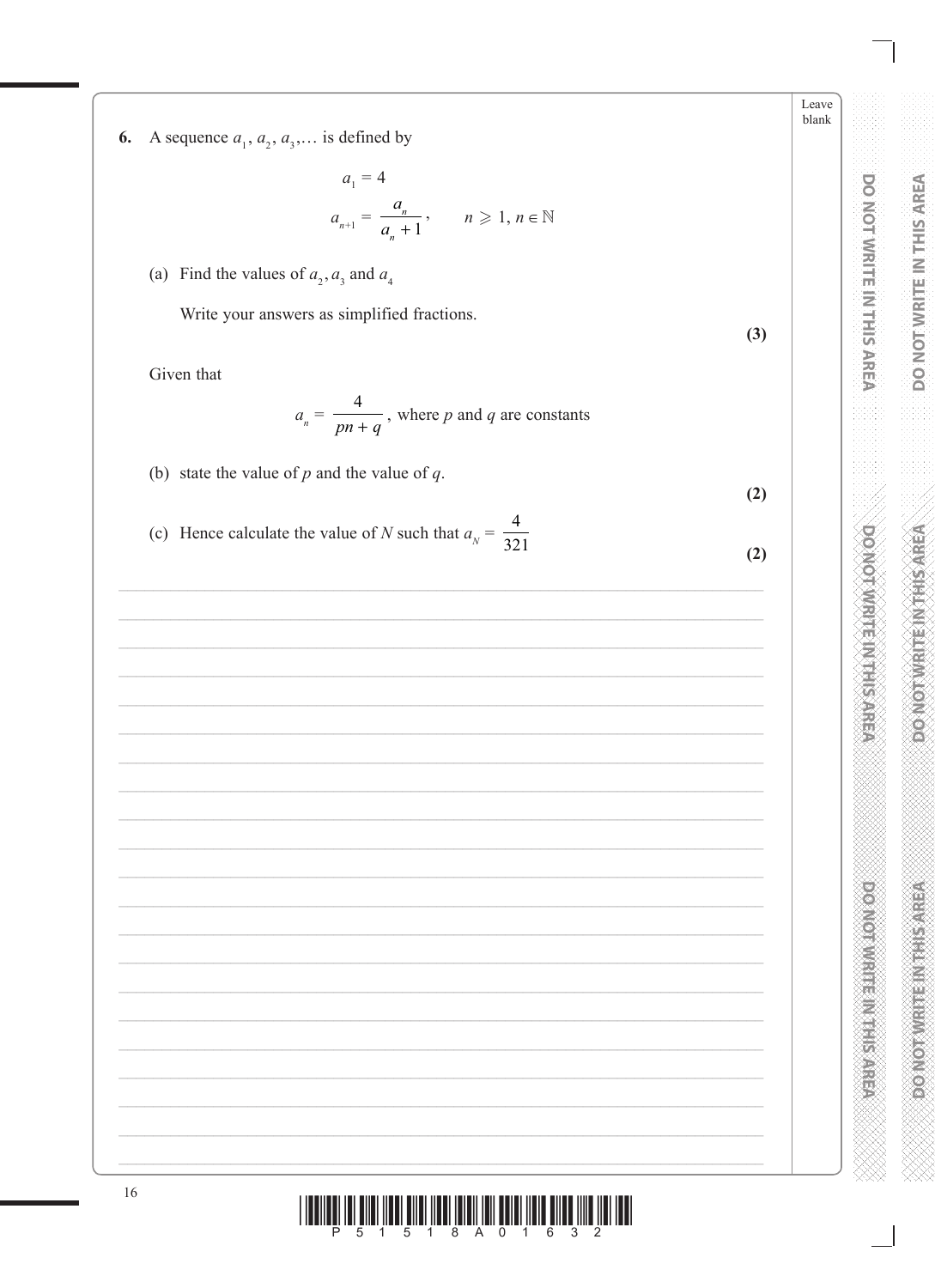| Question 6 continued |                 | ${\tt blank}$ |
|----------------------|-----------------|---------------|
|                      |                 |               |
|                      |                 |               |
|                      |                 |               |
|                      |                 |               |
|                      |                 |               |
|                      |                 |               |
|                      |                 |               |
|                      |                 |               |
|                      |                 |               |
|                      |                 |               |
|                      |                 |               |
|                      |                 |               |
|                      |                 |               |
|                      |                 |               |
|                      |                 |               |
|                      |                 |               |
|                      |                 |               |
|                      |                 |               |
|                      |                 |               |
|                      |                 |               |
|                      |                 |               |
|                      |                 |               |
|                      |                 |               |
|                      |                 |               |
|                      |                 |               |
|                      |                 |               |
|                      |                 |               |
|                      |                 |               |
|                      |                 |               |
|                      |                 |               |
|                      |                 |               |
|                      |                 |               |
|                      |                 |               |
|                      |                 |               |
|                      |                 | Q6            |
|                      | (Total 7 marks) |               |

**DONOTWRITE IN THIS AREA** 

**DONOTWRITE INTHISAREA** www.www.www.www.www.www.www.www.ww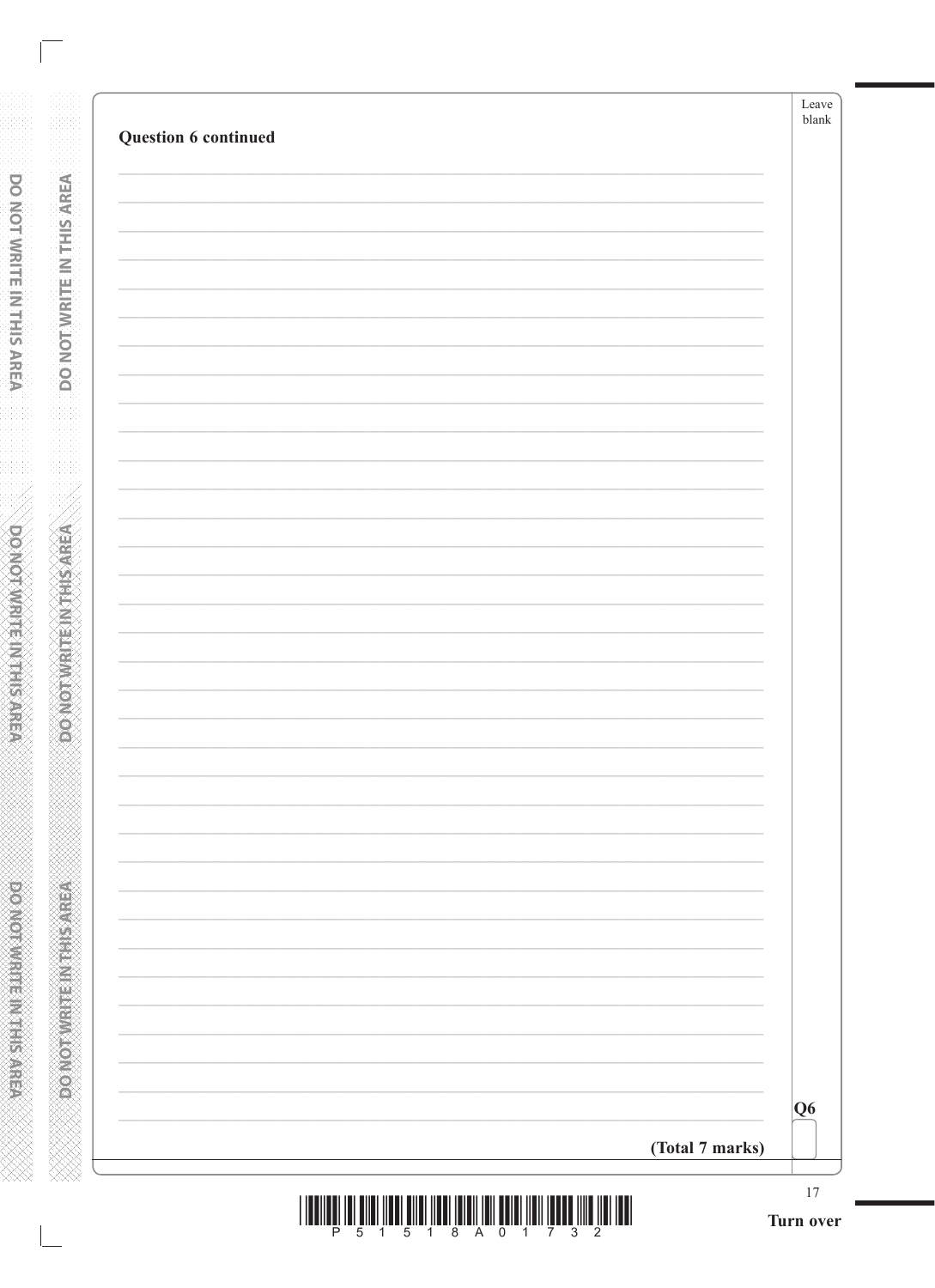**DOO NOT WE HAVE SERVED AT A REAL PROPERTY**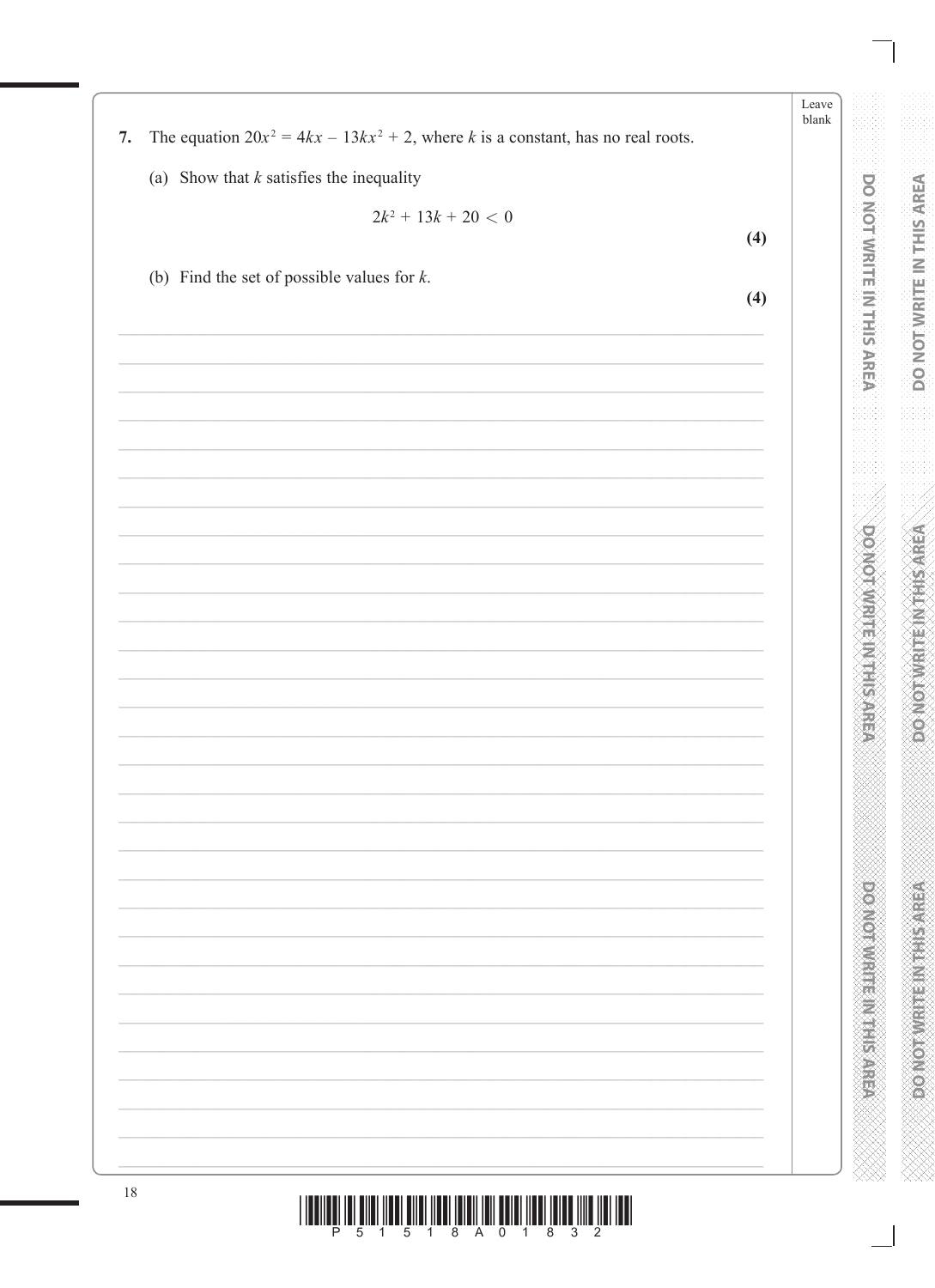| Q7              | <b>Question 7 continued</b> |  |
|-----------------|-----------------------------|--|
|                 |                             |  |
|                 |                             |  |
|                 |                             |  |
|                 |                             |  |
|                 |                             |  |
|                 |                             |  |
|                 |                             |  |
|                 |                             |  |
|                 |                             |  |
|                 |                             |  |
|                 |                             |  |
|                 |                             |  |
|                 |                             |  |
|                 |                             |  |
|                 |                             |  |
|                 |                             |  |
|                 |                             |  |
|                 |                             |  |
|                 |                             |  |
|                 |                             |  |
|                 |                             |  |
|                 |                             |  |
|                 |                             |  |
|                 |                             |  |
|                 |                             |  |
|                 |                             |  |
| (Total 8 marks) |                             |  |

**DONOTWRITE IN THIS AREA** 

**DONOTWRITE INTHISAREA** www.www.www.www.www.www.www.www.ww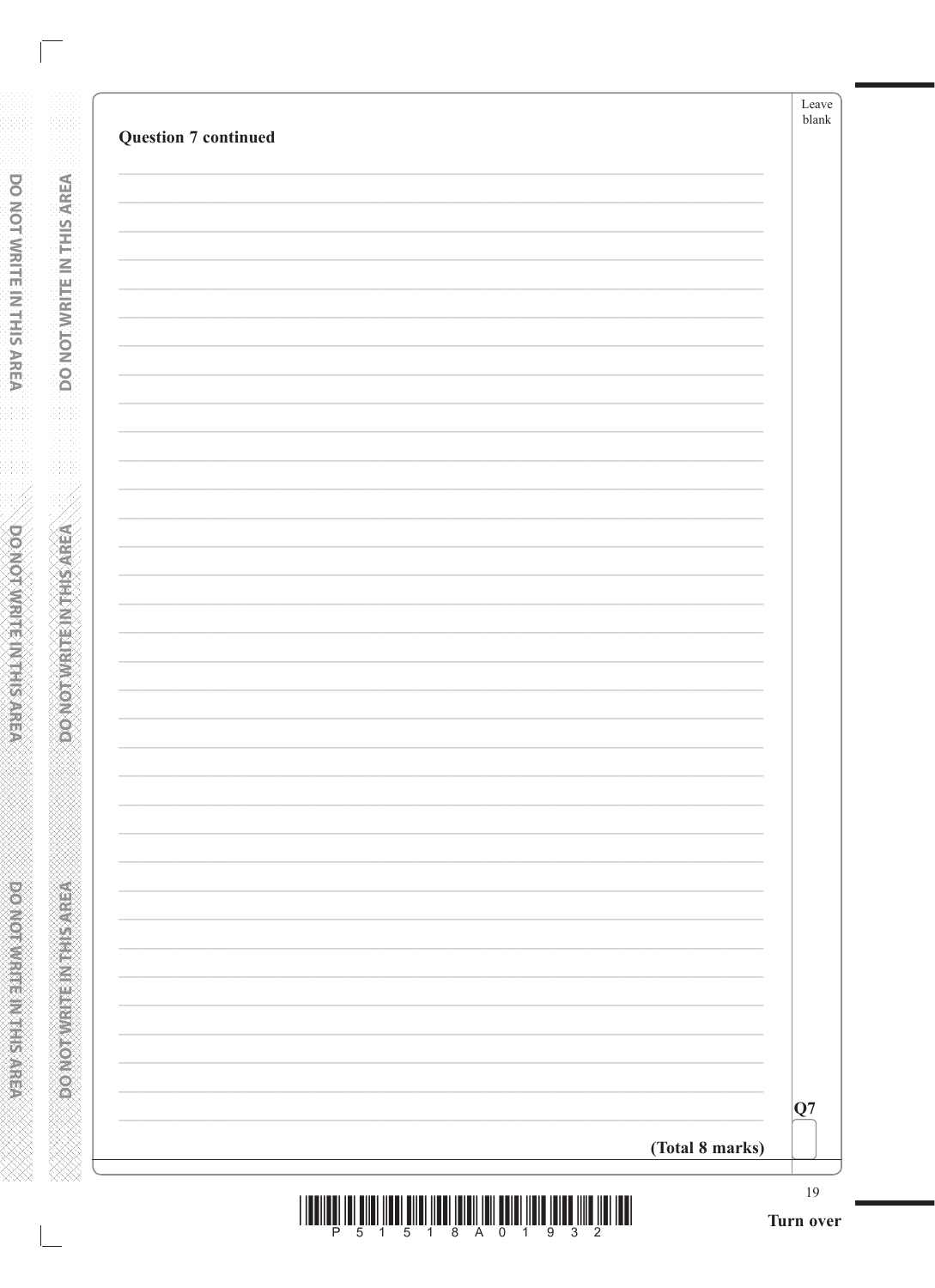

**Figure 2**

Figure 2 shows the straight line  $l_1$  with equation  $4y = 5x + 12$ 

(a) State the gradient of *l* 1

The line  $l_2$  is parallel to  $l_1$  and passes through the point *E* (12, 5), as shown in Figure 2.

(b) Find the equation of  $l_2$ . Write your answer in the form  $y = mx + c$ , where *m* and *c* are constants to be determined.

The line  $l_2$  cuts the *x*-axis at the point *C* and the *y*-axis at the point *B*.

- (c) Find the coordinates of
	- (i) the point *B*,
	- (ii) the point *C*.

The line  $l_1$  cuts the *y*-axis at the point *A*.

The point *D* lies on  $l_1$  such that *ABCD* is a parallelogram, as shown in Figure 2.

(d) Find the area of *ABCD*.

**(2)**

**(2)**

**(1)**

**(3)**

Leave blank

**DO NOT WRITE IN THIS AREA**

**DO NOT WRITE IN THIS AREA** 

**DO NOTE:** 

**DO NOT WRITE IN THIS AREA** 

**DO NOT WRITE IN THIS AREA**

**POWER IN THE REAL PROPERTY** 



**8.**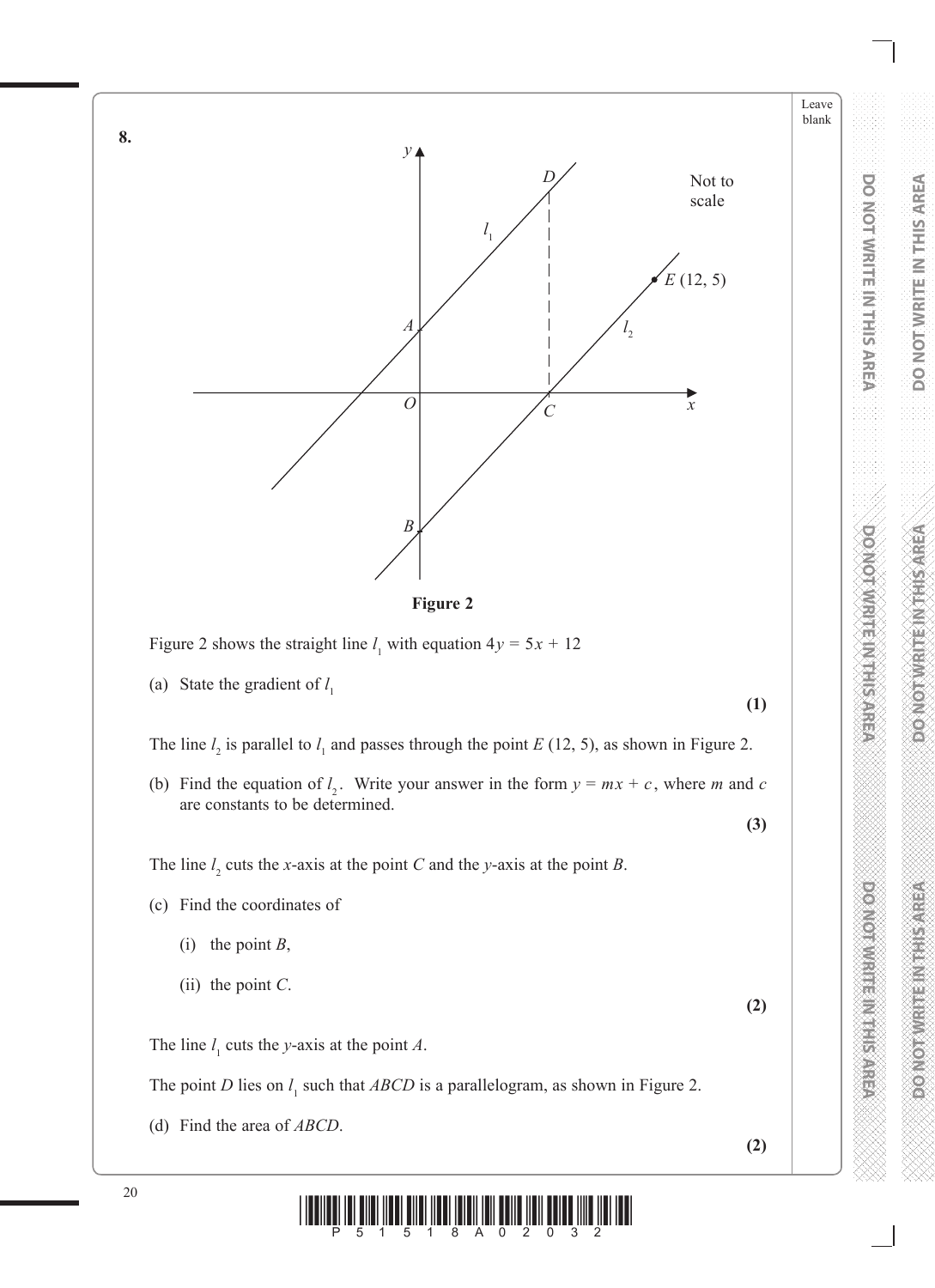**DONOTWRITENYTHISAREA** 

**RENEWALK STRANGER**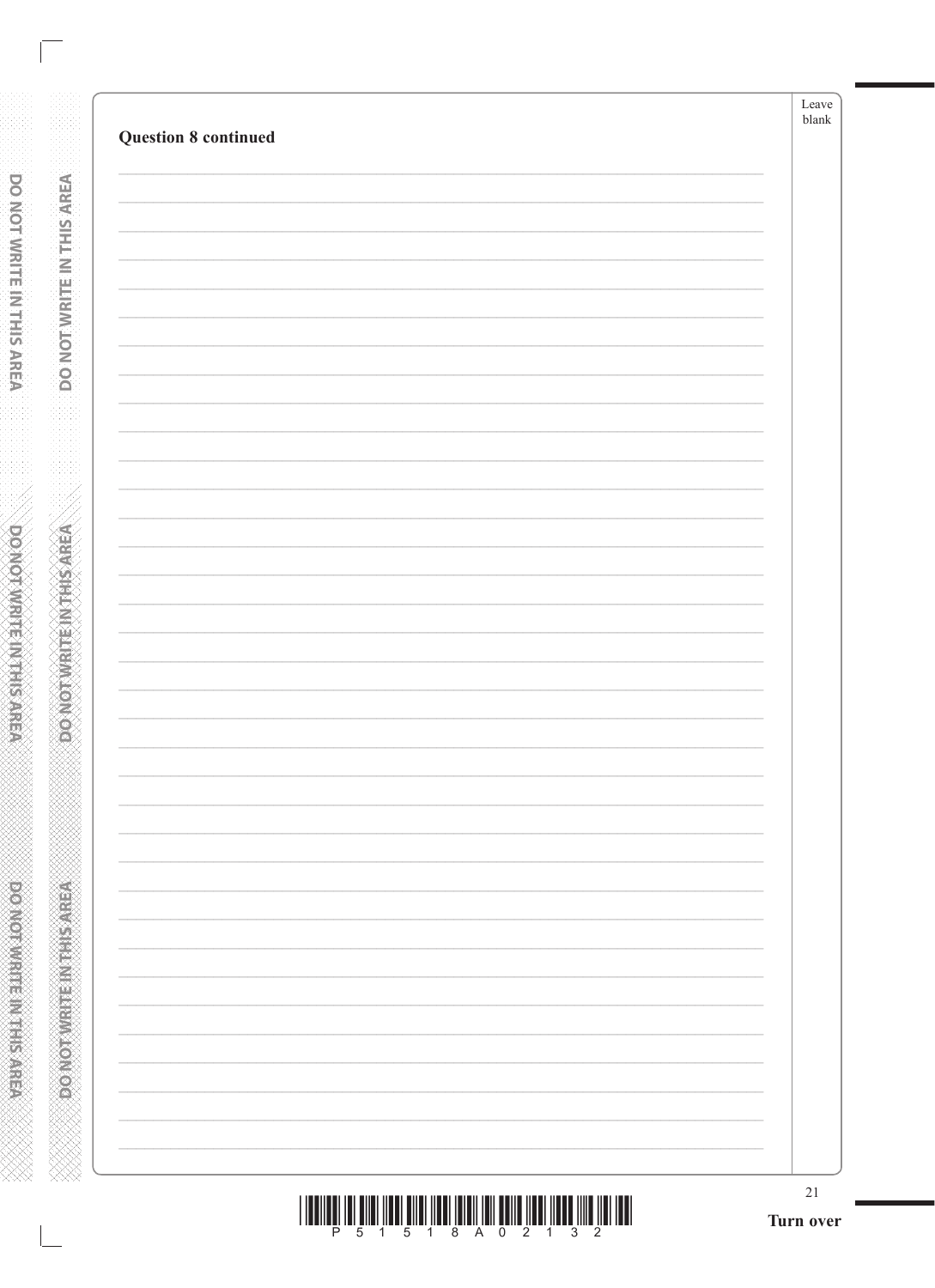| <b>Question 8 continued</b> |  |
|-----------------------------|--|
|                             |  |
|                             |  |
|                             |  |
|                             |  |
|                             |  |
|                             |  |
|                             |  |
|                             |  |
|                             |  |
|                             |  |
|                             |  |
|                             |  |
|                             |  |
|                             |  |
|                             |  |
|                             |  |
|                             |  |
|                             |  |
|                             |  |
|                             |  |
|                             |  |
|                             |  |
|                             |  |
|                             |  |
|                             |  |
|                             |  |
|                             |  |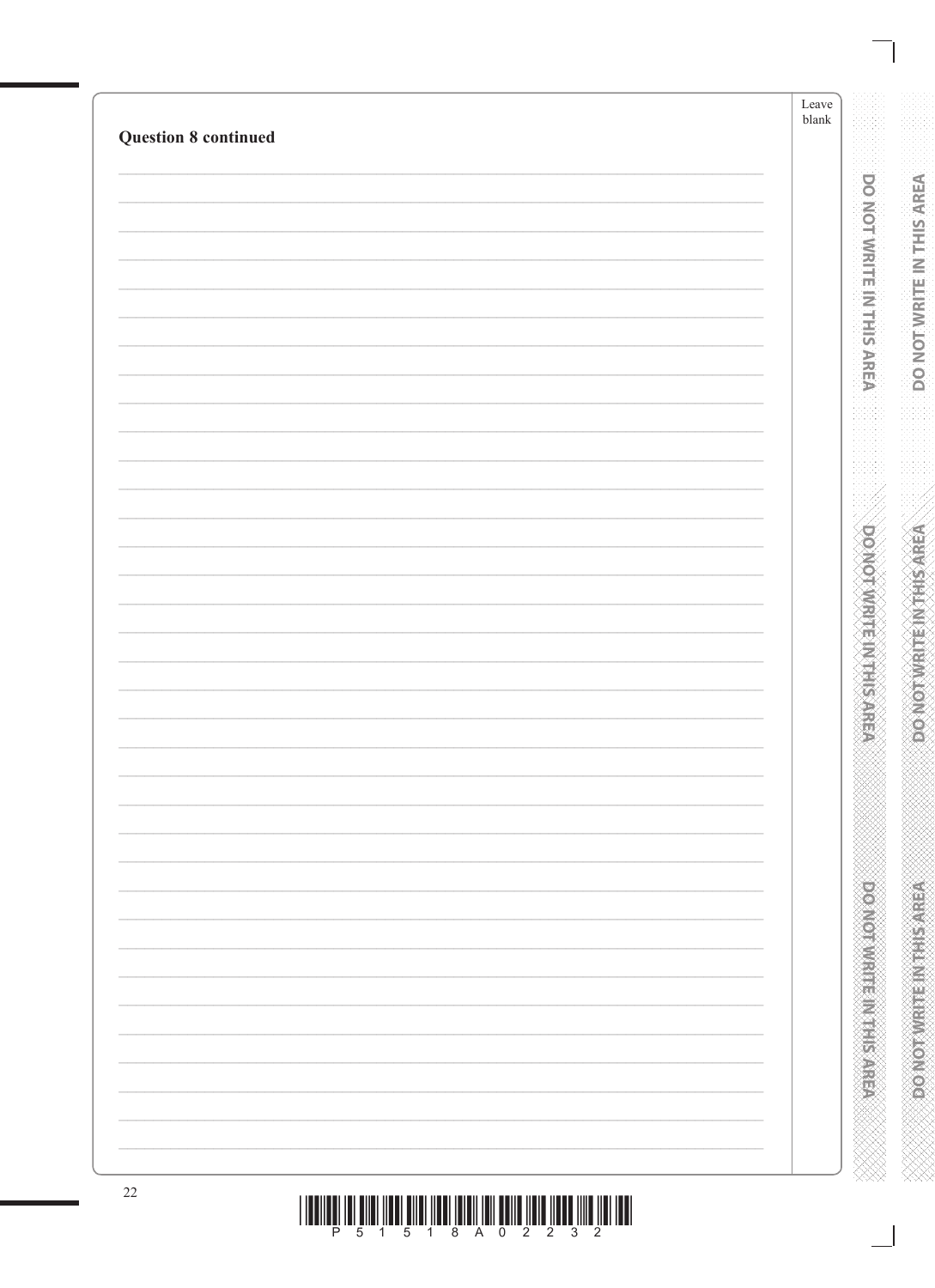| <b>Question 8 continued</b> |                 | Leave<br>blank  |
|-----------------------------|-----------------|-----------------|
|                             |                 |                 |
|                             |                 |                 |
|                             |                 |                 |
|                             |                 |                 |
|                             |                 |                 |
|                             |                 |                 |
|                             |                 |                 |
|                             |                 |                 |
|                             |                 |                 |
|                             |                 |                 |
|                             |                 |                 |
|                             |                 |                 |
|                             |                 |                 |
|                             |                 |                 |
|                             |                 |                 |
|                             |                 |                 |
|                             |                 |                 |
|                             |                 | Q8              |
|                             | (Total 8 marks) |                 |
|                             |                 | 23<br>Turn over |

**DONOTWRITE IN THIS AREA** 

**DO NOT WRITE IN THIS AREA** www.www.www.www.www.www.www.ww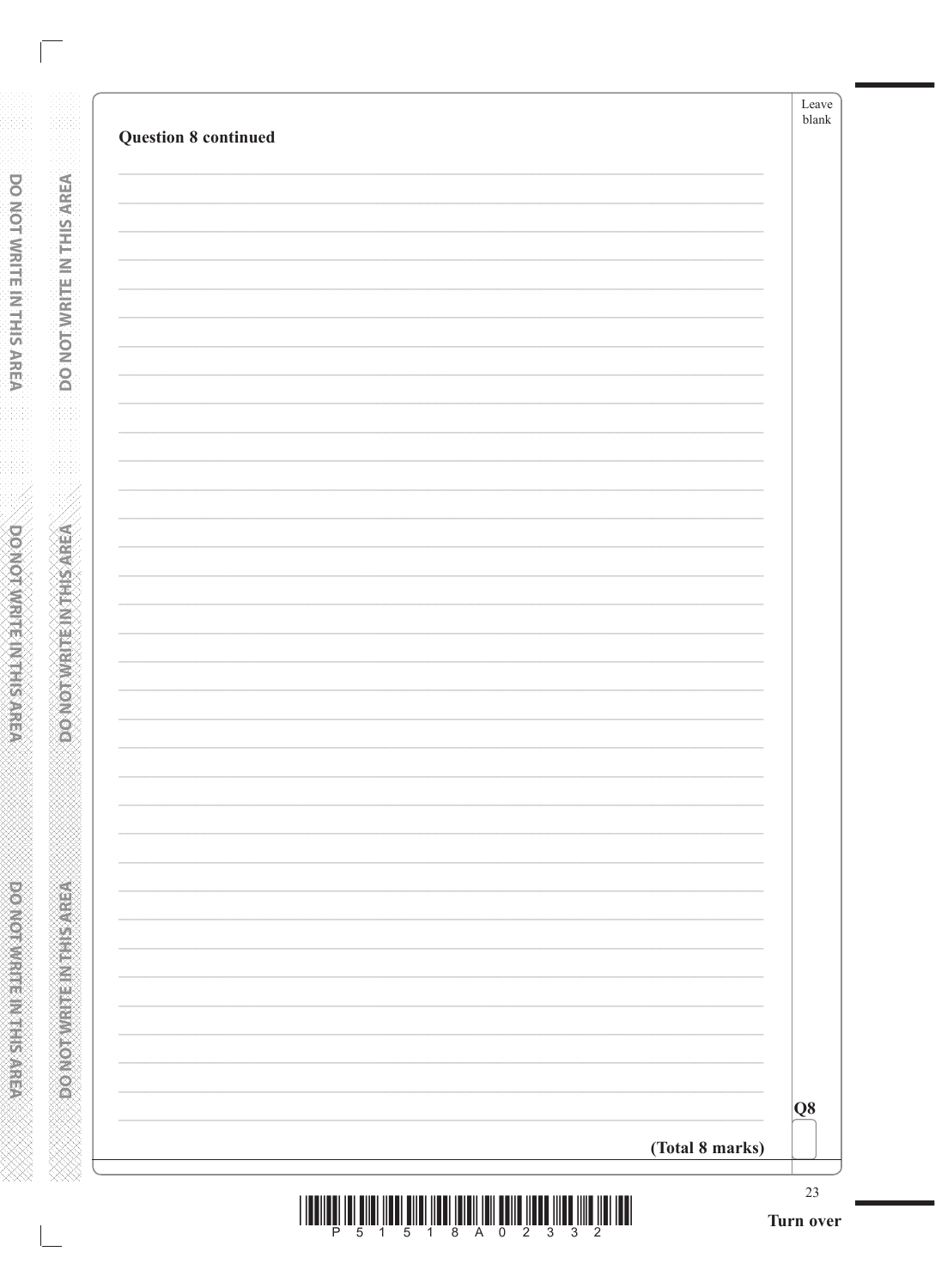Leave blank

**DO NOT WRITE IN THIS AREA** 

**DOMESTIC PROPERTY** 

l Ionin di Ini amerikan dina ikan inan iami ini dan dina ing ing ing Inggr

#### 9. The curve C has equation  $y = f(x)$ , where

 $f'(x) = (x - 3)(3x + 5)$ 

Given that the point  $P(1, 20)$  lies on C,

(a) find  $f(x)$ , simplifying each term.

(b) Show that

 $f(x) = (x - 3)^2(x + A)$ 

where  $A$  is a constant to be found.

(c) Sketch the graph of  $C$ . Show clearly the coordinates of the points where  $C$  cuts or meets the *x*-axis and where  $C$  cuts the *y*-axis.

 $(4)$ 

 $(3)$ 

 $(5)$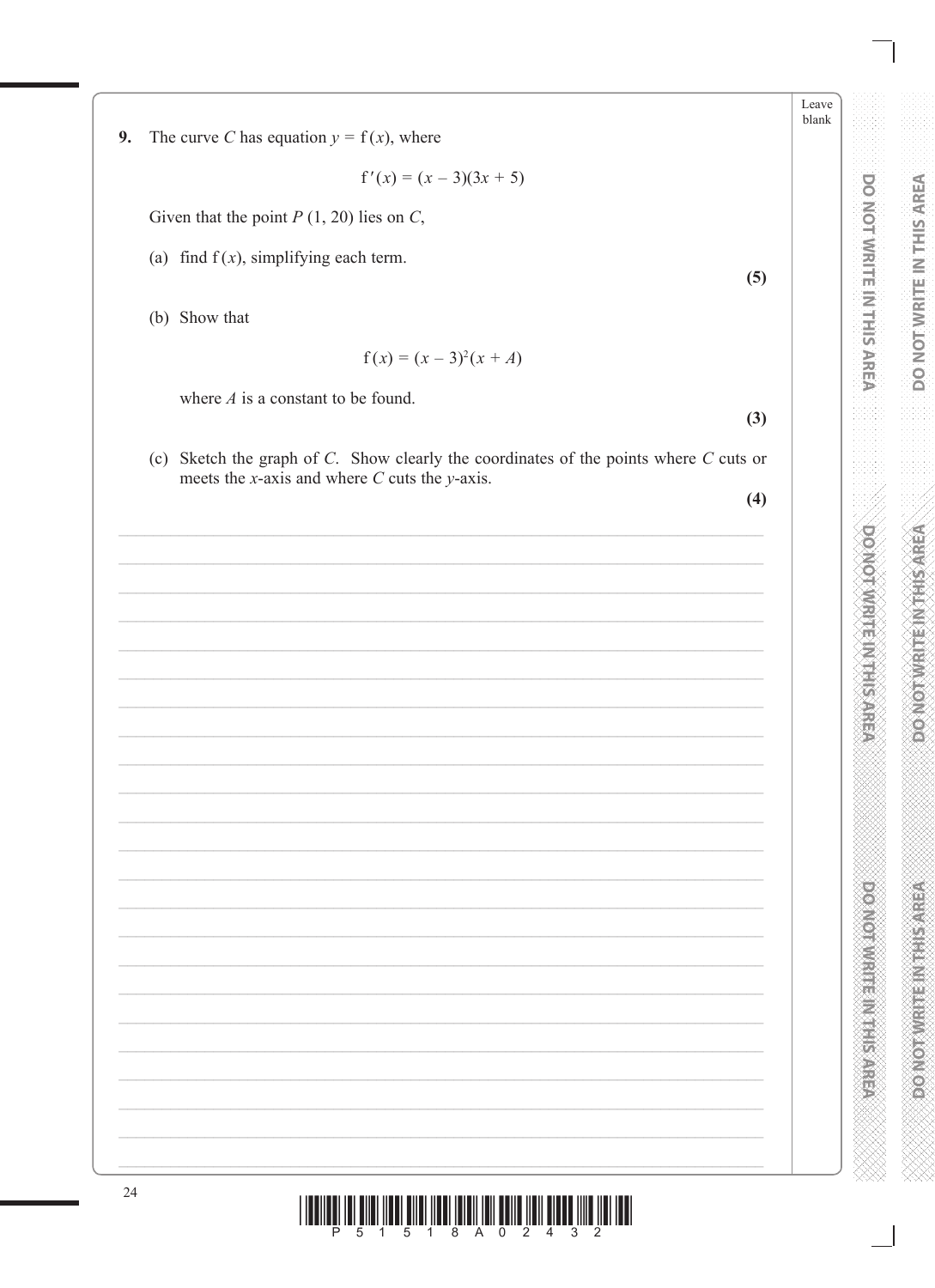|                             | $25\,$<br>Turn over |
|-----------------------------|---------------------|
|                             |                     |
|                             |                     |
|                             |                     |
|                             |                     |
|                             |                     |
|                             |                     |
|                             |                     |
|                             |                     |
|                             |                     |
|                             |                     |
|                             |                     |
|                             |                     |
|                             |                     |
|                             |                     |
|                             |                     |
|                             |                     |
|                             |                     |
|                             |                     |
|                             |                     |
|                             |                     |
|                             |                     |
|                             |                     |
| <b>Question 9 continued</b> |                     |

**DONOTWRITENKHISAREA** 

**RENEWALK STRANGER** 

| <u> I III DI LA LITTA ILI ILI DI LA LITTA ILI DI LA LITTA ILI DI LA LITTA ILI DI LITTA ILI DI LITTA ILI DI LITT</u> |  |  |  |  |  |  |
|---------------------------------------------------------------------------------------------------------------------|--|--|--|--|--|--|
|                                                                                                                     |  |  |  |  |  |  |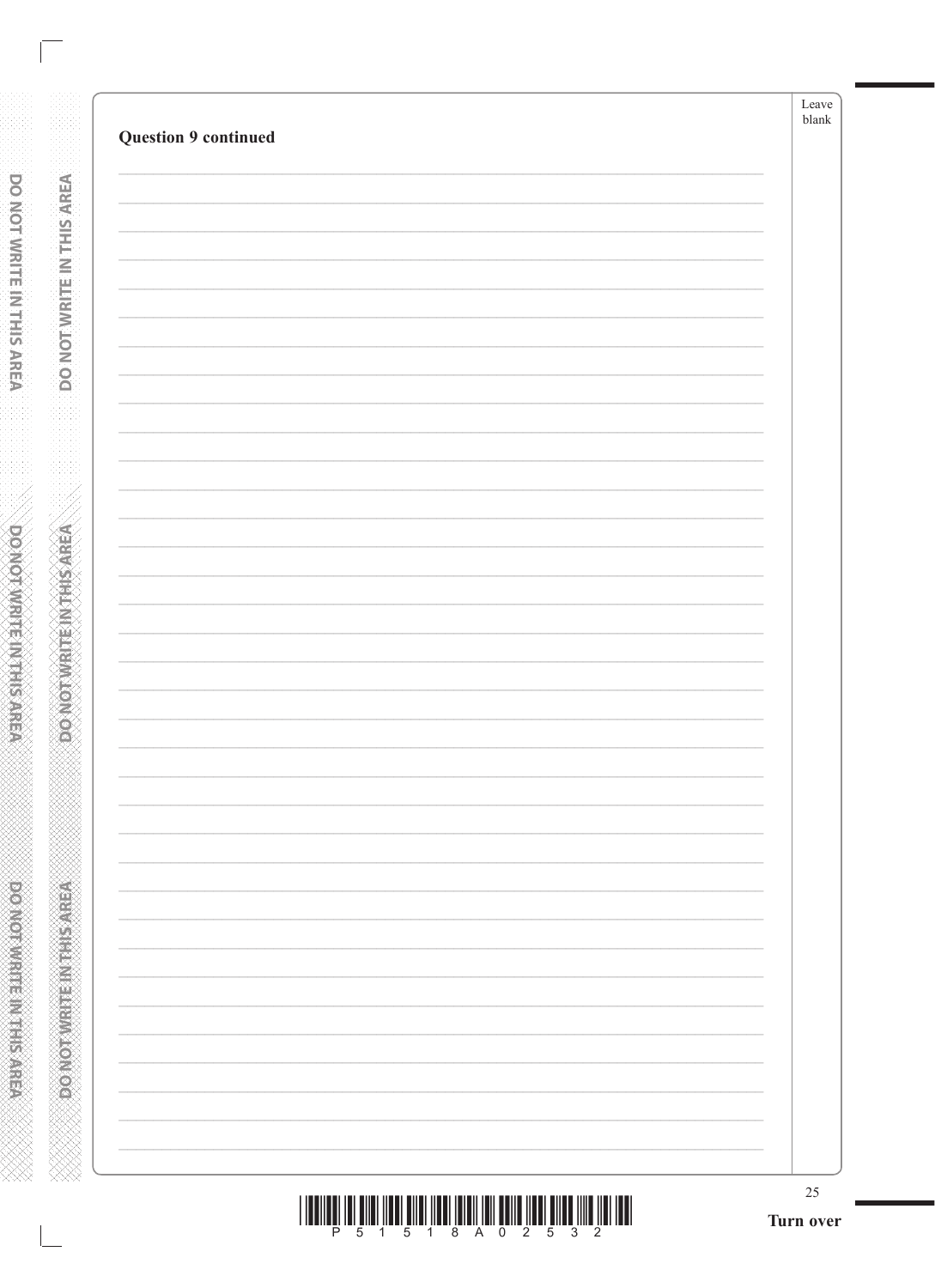| <b>Question 9 continued</b> | Leave<br>${\it blank}$ |
|-----------------------------|------------------------|
|                             |                        |
|                             |                        |
|                             |                        |
|                             |                        |
|                             |                        |
|                             |                        |
|                             |                        |
|                             |                        |
|                             |                        |
|                             |                        |
|                             |                        |
|                             |                        |
|                             |                        |
|                             |                        |
|                             |                        |
|                             |                        |
|                             |                        |
|                             |                        |
|                             |                        |
|                             |                        |
|                             |                        |
|                             |                        |
|                             |                        |
|                             |                        |
|                             |                        |
|                             |                        |
|                             |                        |
|                             |                        |
|                             |                        |
|                             |                        |
|                             |                        |
|                             |                        |
|                             |                        |
|                             |                        |
|                             |                        |
|                             |                        |
|                             |                        |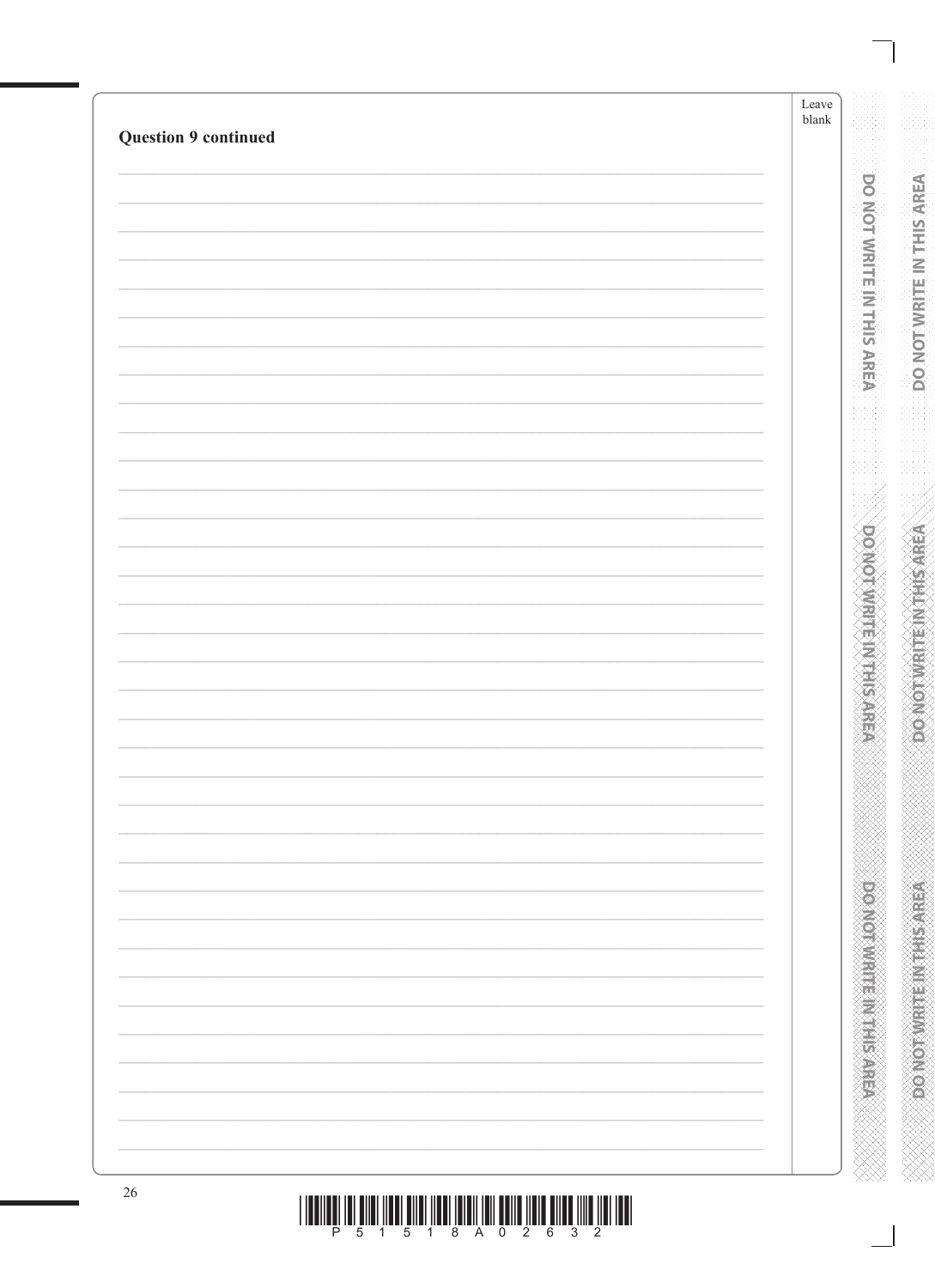|                           |                             | ${\rm Leave}$<br>${\sf blank}$ |
|---------------------------|-----------------------------|--------------------------------|
|                           | <b>Question 9 continued</b> |                                |
|                           |                             |                                |
|                           |                             |                                |
|                           |                             |                                |
|                           |                             |                                |
|                           |                             |                                |
|                           |                             |                                |
|                           |                             |                                |
| DO NOT WRITE IN THIS AREA |                             |                                |
|                           |                             |                                |
|                           |                             |                                |
|                           |                             |                                |
|                           |                             |                                |
|                           |                             |                                |
|                           |                             |                                |
|                           |                             |                                |
|                           |                             |                                |
|                           |                             |                                |
|                           |                             |                                |
|                           |                             |                                |
|                           |                             |                                |
|                           |                             |                                |
|                           |                             |                                |
|                           |                             |                                |
|                           |                             |                                |
|                           |                             |                                |
|                           |                             |                                |
|                           |                             |                                |
|                           |                             |                                |
| DO NOT WRITE INTHIS AREA  |                             |                                |
|                           |                             |                                |
|                           |                             | Q <sub>9</sub>                 |
|                           | (Total 12 marks)            |                                |
|                           |                             |                                |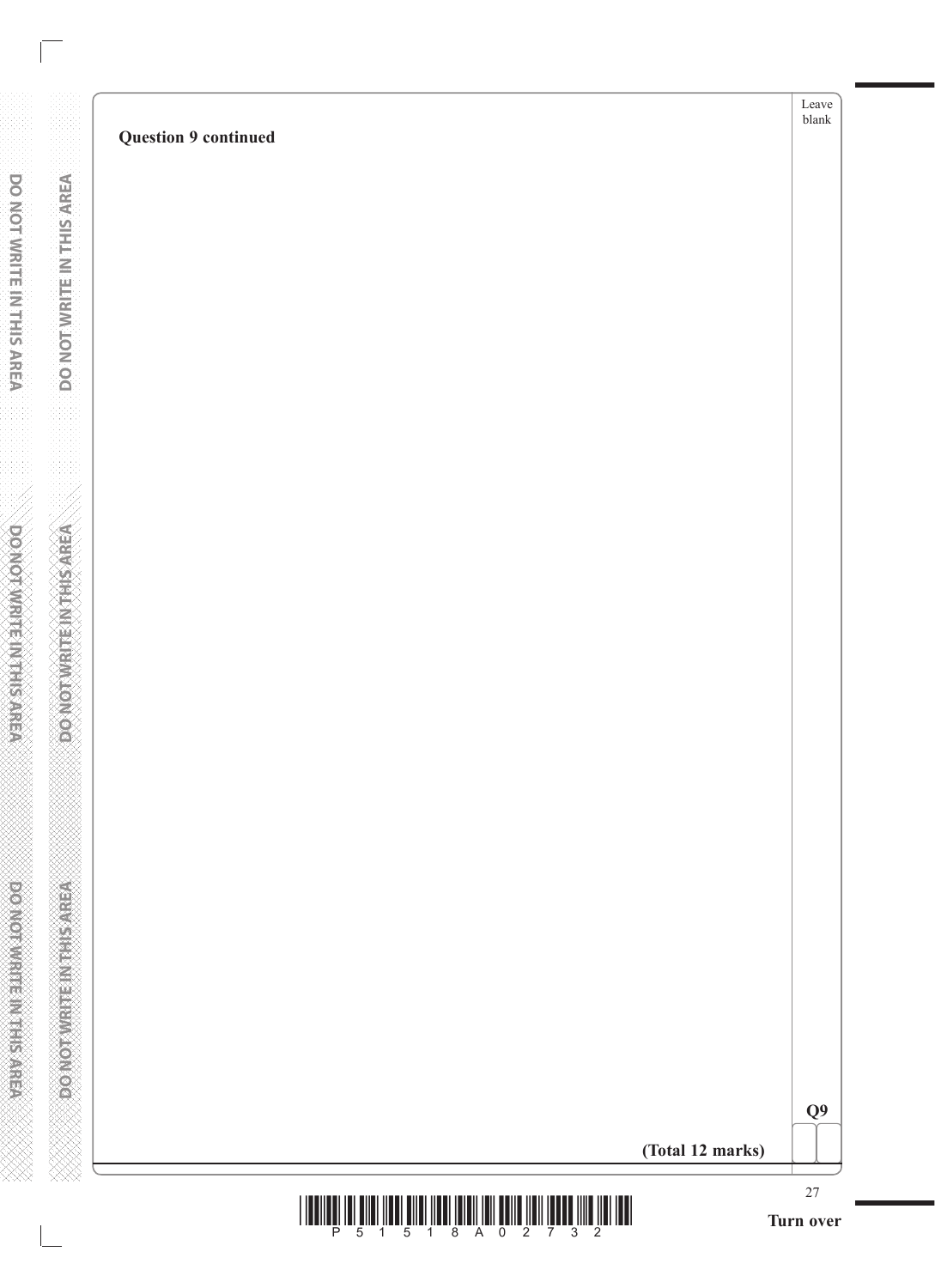



Figure 3 shows a sketch of part of the curve  $C$  with equation

$$
y = \frac{1}{2}x + \frac{27}{x} - 12, \qquad x > 0
$$

The point *A* lies on *C* and has coordinates  $\left(3, -\frac{3}{2}\right)$ .

(a) Show that the equation of the normal to C at A can be written as  $10y = 4x - 27$  $(5)$ 

The normal to  $C$  at  $A$  meets  $C$  again at the point  $B$ , as shown in Figure 3.

(b) Use algebra to find the coordinates of  $B$ .



 $(5)$ 

**DO NOT WRITE IN THIS AREA** 

Leave blank

DO NOT WRITE IN THIS AREA

**DOMOGRAPHIC REPORTS** 

 $\frac{1}{4}$  ,  $\frac{1}{5}$  ,  $\frac{1}{4}$  ,  $\frac{1}{8}$  ,  $\frac{1}{8}$  ,  $\frac{1}{8}$  ,  $\frac{1}{8}$  ,  $\frac{1}{2}$  ,  $\frac{1}{8}$  ,  $\frac{1}{2}$  ,  $\frac{1}{8}$  ,  $\frac{1}{3}$  ,  $\frac{1}{2}$  $5\overline{5}$ 

10.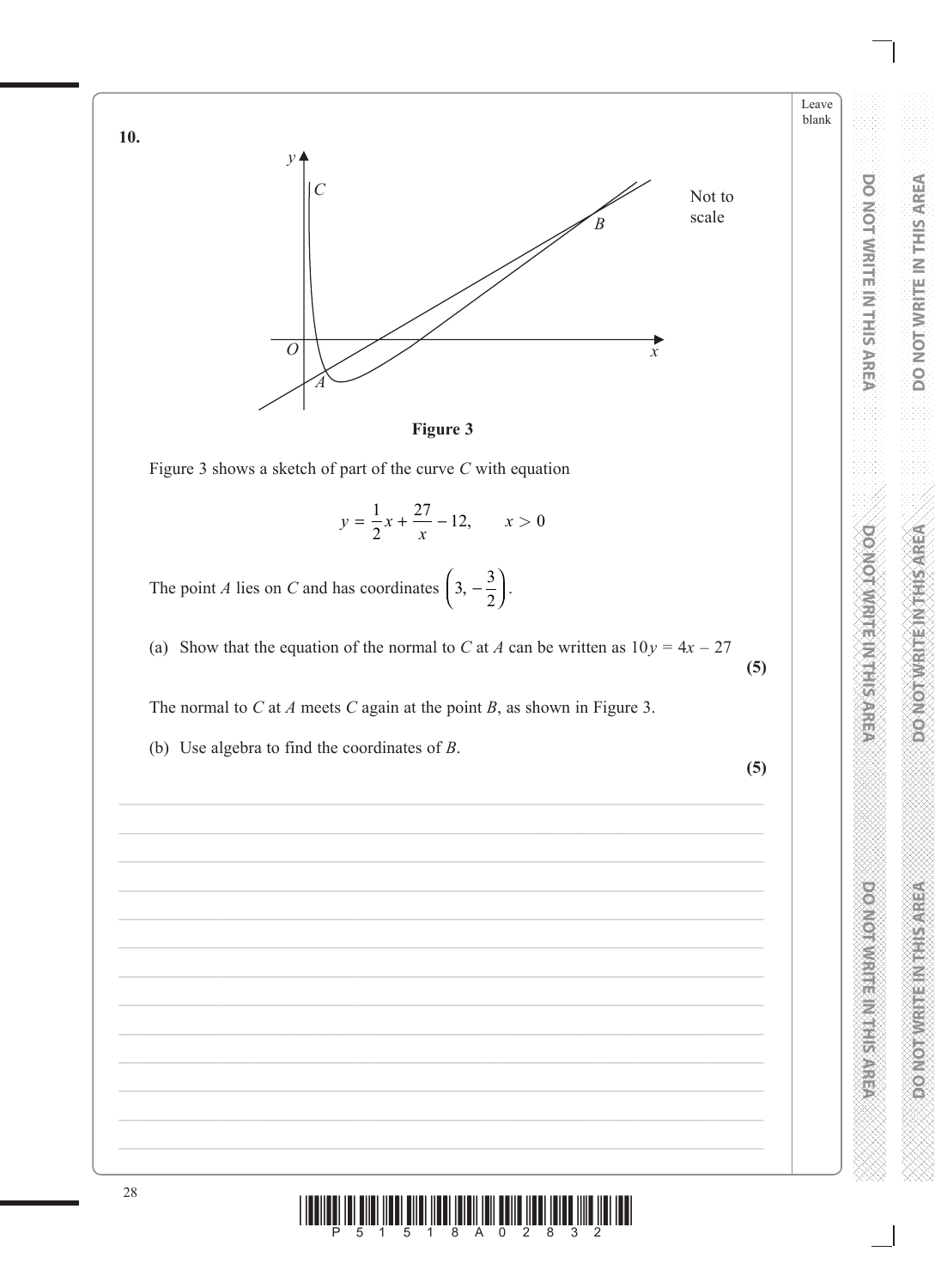|                       | 29<br>Turn over |
|-----------------------|-----------------|
|                       |                 |
|                       |                 |
|                       |                 |
|                       |                 |
|                       |                 |
|                       |                 |
|                       |                 |
|                       |                 |
|                       |                 |
|                       |                 |
|                       |                 |
|                       |                 |
|                       |                 |
|                       |                 |
|                       |                 |
|                       |                 |
|                       |                 |
|                       |                 |
|                       |                 |
|                       |                 |
|                       |                 |
|                       |                 |
|                       |                 |
| Question 10 continued |                 |

**DONOTWRITEIN THIS AREA** 

**ABRASHMAN SHANGAN CONCOR** 

| <u>THE RICH IS AND THE RICH IS A RICH IS A RICH IS A RICH IS A RICH IS A RICH IS A RICH IS A RICH IS A RICH IS A</u> |  |                         |  |  |  |  |
|----------------------------------------------------------------------------------------------------------------------|--|-------------------------|--|--|--|--|
|                                                                                                                      |  | P 5 1 5 1 8 A 0 2 9 3 2 |  |  |  |  |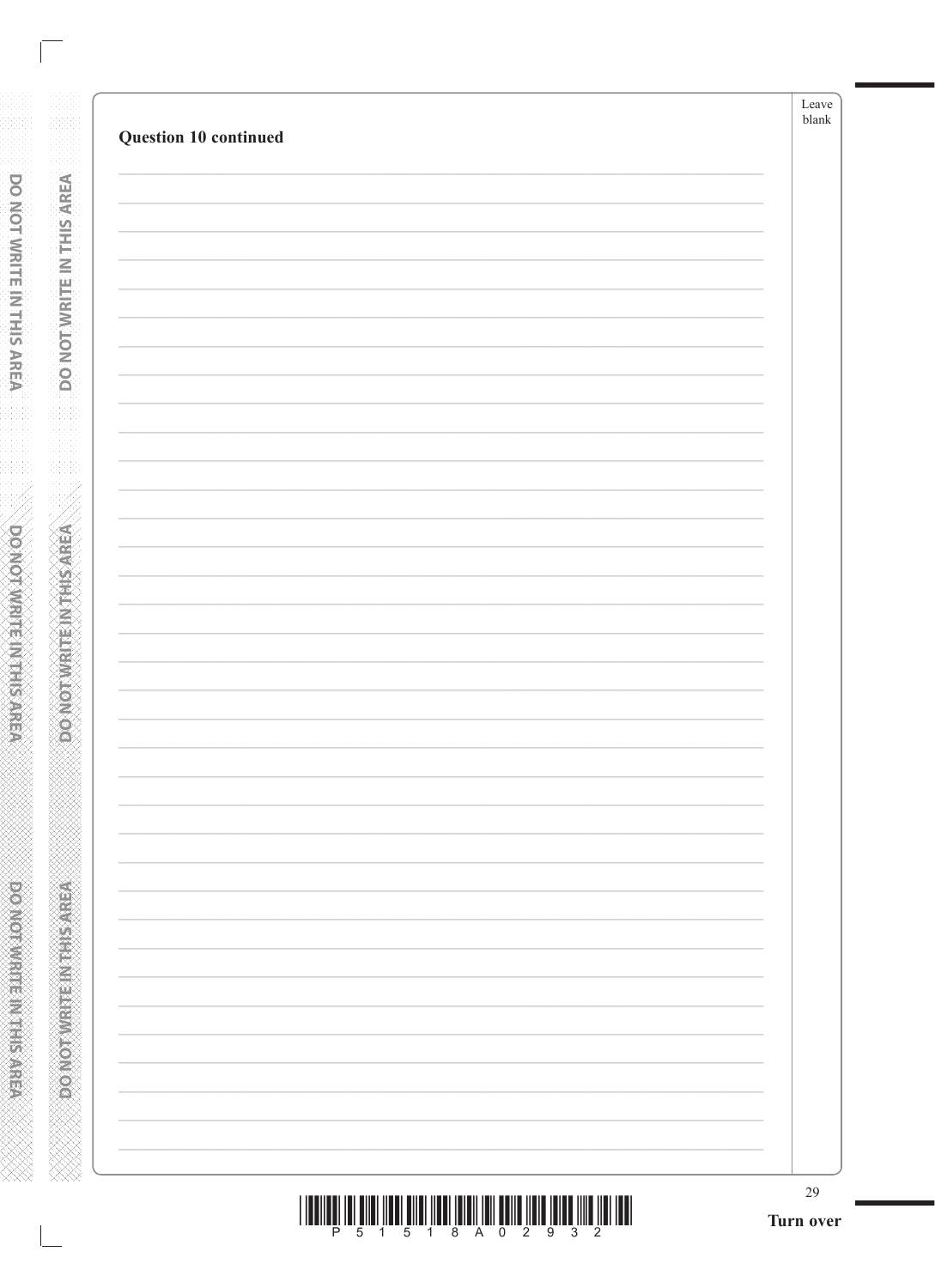|                       | Leave<br>${\it blank}$ |
|-----------------------|------------------------|
| Question 10 continued |                        |
|                       |                        |
|                       |                        |
|                       |                        |
|                       |                        |
|                       |                        |
|                       |                        |
|                       |                        |
|                       |                        |
|                       |                        |
|                       |                        |
|                       |                        |
|                       |                        |
|                       |                        |
|                       |                        |
|                       |                        |
|                       |                        |
|                       |                        |
|                       |                        |
|                       |                        |
|                       |                        |
|                       |                        |
|                       |                        |
|                       |                        |
|                       |                        |
|                       |                        |
|                       |                        |
|                       |                        |
|                       |                        |
|                       |                        |
|                       |                        |
|                       |                        |
|                       |                        |
|                       |                        |
|                       |                        |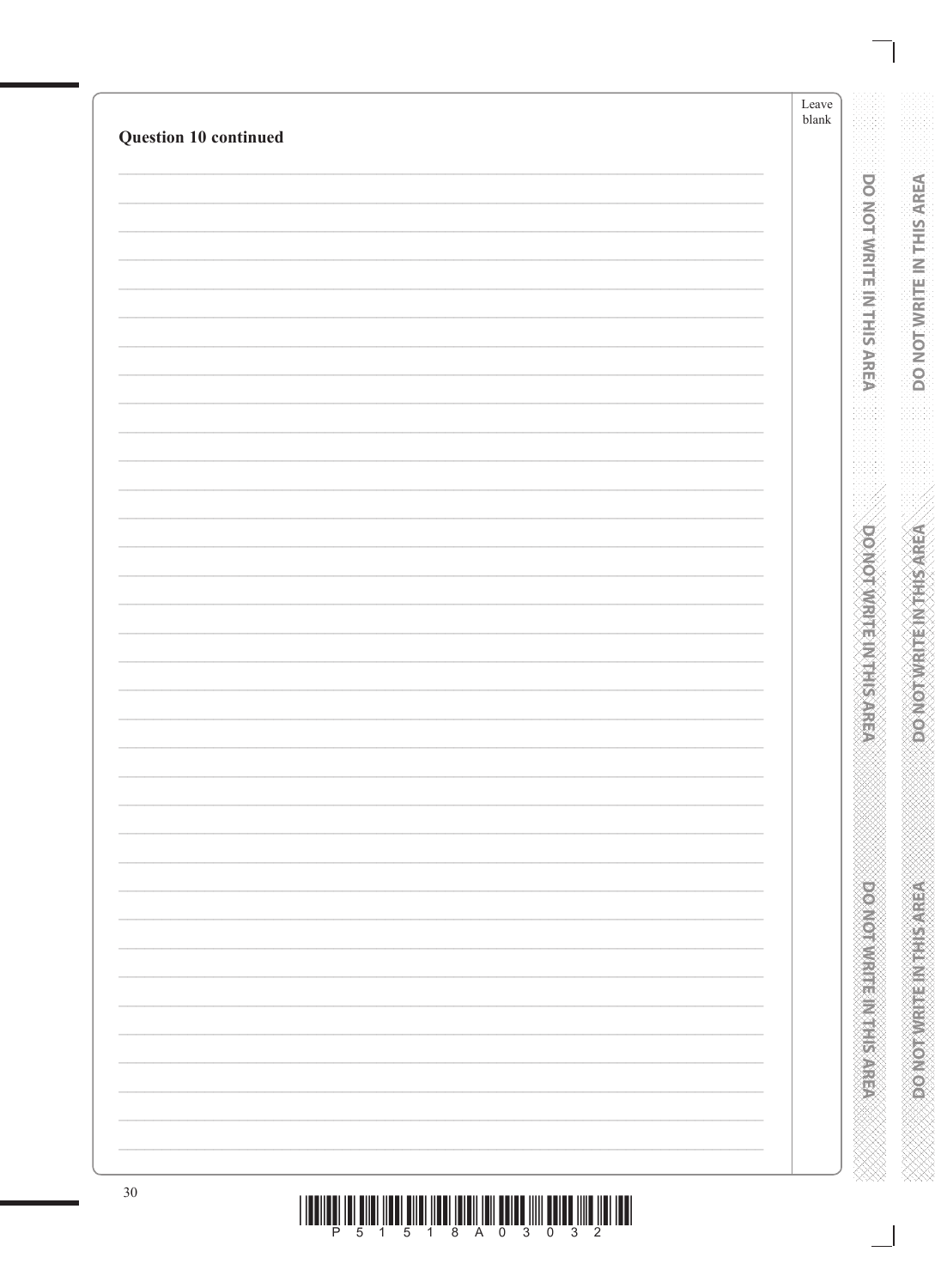DO NOT WRITE IN THIS AREA

**ABRAINE AND ARRAIGNMENT**